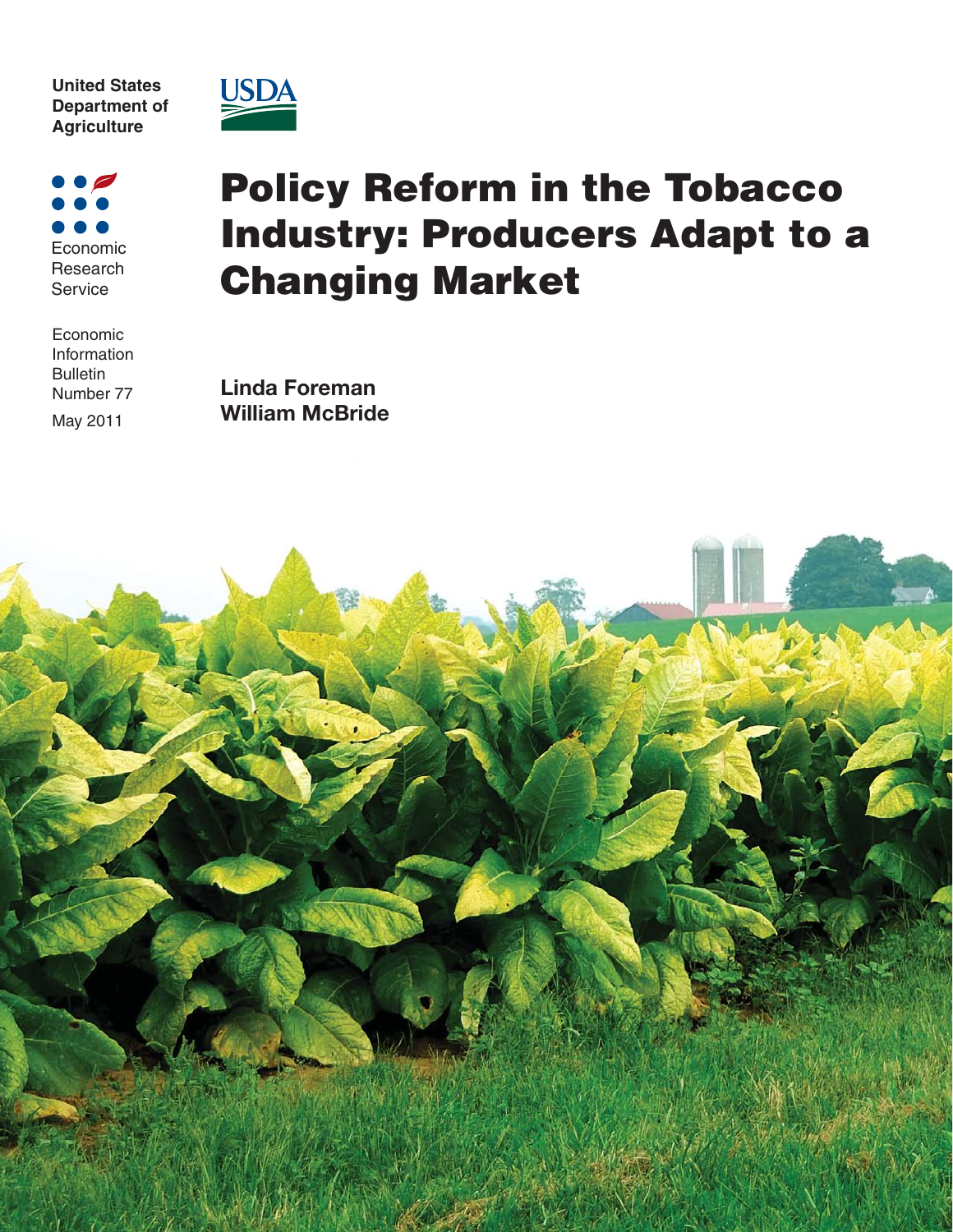# **b**. W. Subda.gov **Visit Our Website To Learn More!**

**Find additional information**

**http://www.ers.usda.gov/Briefing/FarmPolicy/readings.htm#tobacco http://www.ers.usda.gov/Briefing/Archive/Tobacco/**

#### **Recommended citation format for this publication:**

Foreman, Linda, and William McBride. *Policy Reform in the Tobacco Industry: Producers Adapt to a Changing Market,* EIB-77, U.S. Department of Agriculture, Economic Research Service, May 2011.

#### Photo: Shutterstock.

The U.S. Department of Agriculture (USDA) prohibits discrimination in all its programs and activities on the basis of race, color, national origin, age, disability, and, where applicable, sex, marital status, familial status, parental status, religion, sexual orientation, genetic information, political beliefs, reprisal, or because all or a part of an individual's income is derived from any public assistance program. (Not all prohibited bases apply to all programs.) Persons with disabilities who require alternative means for communication of program information (Braille, large print, audiotape, etc.) should contact USDA's TARGET Center at (202) 720-2600 (voice and TDD).

To file a complaint of discrimination write to USDA, Director, Office of Civil Rights, 1400 Independence Avenue, S.W., Washington, D.C. 20250-9410 or call (800) 795-3272 (voice) or (202) 720-6382 (TDD). USDA is an equal opportunity provider and employer.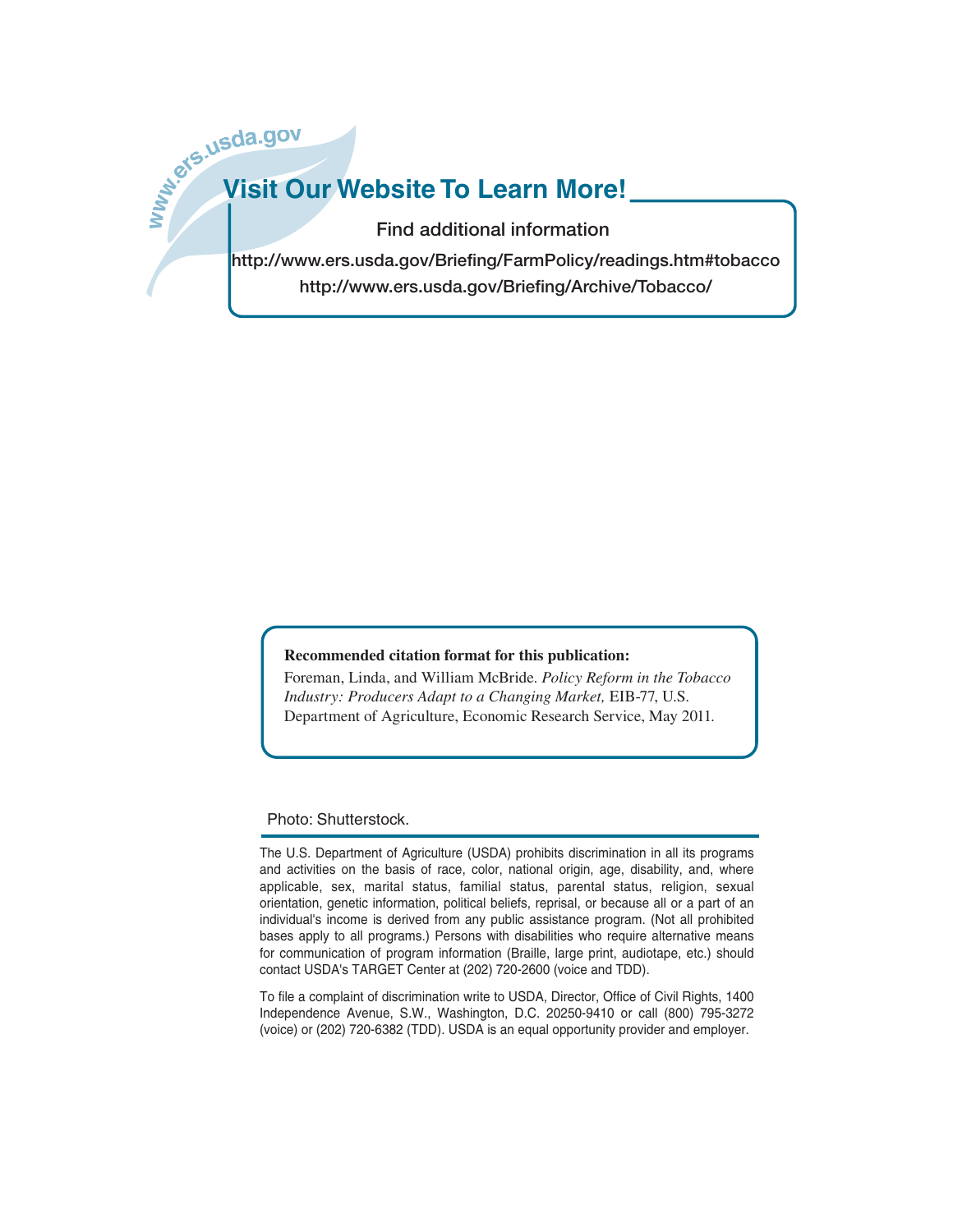

**United States Department of Agriculture**

**Economic Information Bulletin Number 77**

**May 2011**





**www.ers.usda.gov**

## **Policy Reform in the Tobacco Industry: Producers Adapt to a Changing Market**

**Linda Foreman,** lfarmer@ers.usda.gov **William McBride,** wmcbride@ers.usda.gov

## **Abstract**

The Fair and Equitable Tobacco Reform Act of 2004 eliminated tobacco quotas and tobacco price supports and allowed producers to plant any amount or type of tobacco regardless of geographic location. The authors found that flue-cured tobacco producers made greater adjustments to their operations after the buyout than did burley tobacco producers. Flue-cured tobacco producers were more likely to increase tobacco acres per farm, pushing up the tobacco acreage per farm at a faster rate compared with burley tobacco producers. Flue-cured producers also were more likely to invest in their tobacco enterprises and invested more per farm after 2004. As a result of increased acreage, tobacco operations became more sensitive to changes in labor costs. With over 75 percent of tobacco farms using hired or contract labor in 2008, the availability and cost of workers have become increasingly important to tobacco producers. This report is based on data collected from the tobacco version of the 2008 Agricultural Resource Management Survey (ARMS), which focused on U.S. producers of burley and flue-cured tobacco in 2008 and how their tobacco operations have changed since 2000 and 2004.

**Keywords:** Tobacco, structural change, farm adjustments, adaptations, Agricultural Resources Management Survey (ARMS)

## **Acknowledgments**

The authors thank the following individuals for their insights and recommendations: Tom Capehart of USDA's Economic Research Service and three anonymous reviewers selected by ERS's Peer Review Coordinating Council. The authors also thank Angela Anderson for editing the manuscript and Wynnice Pointer-Napper for design assistance.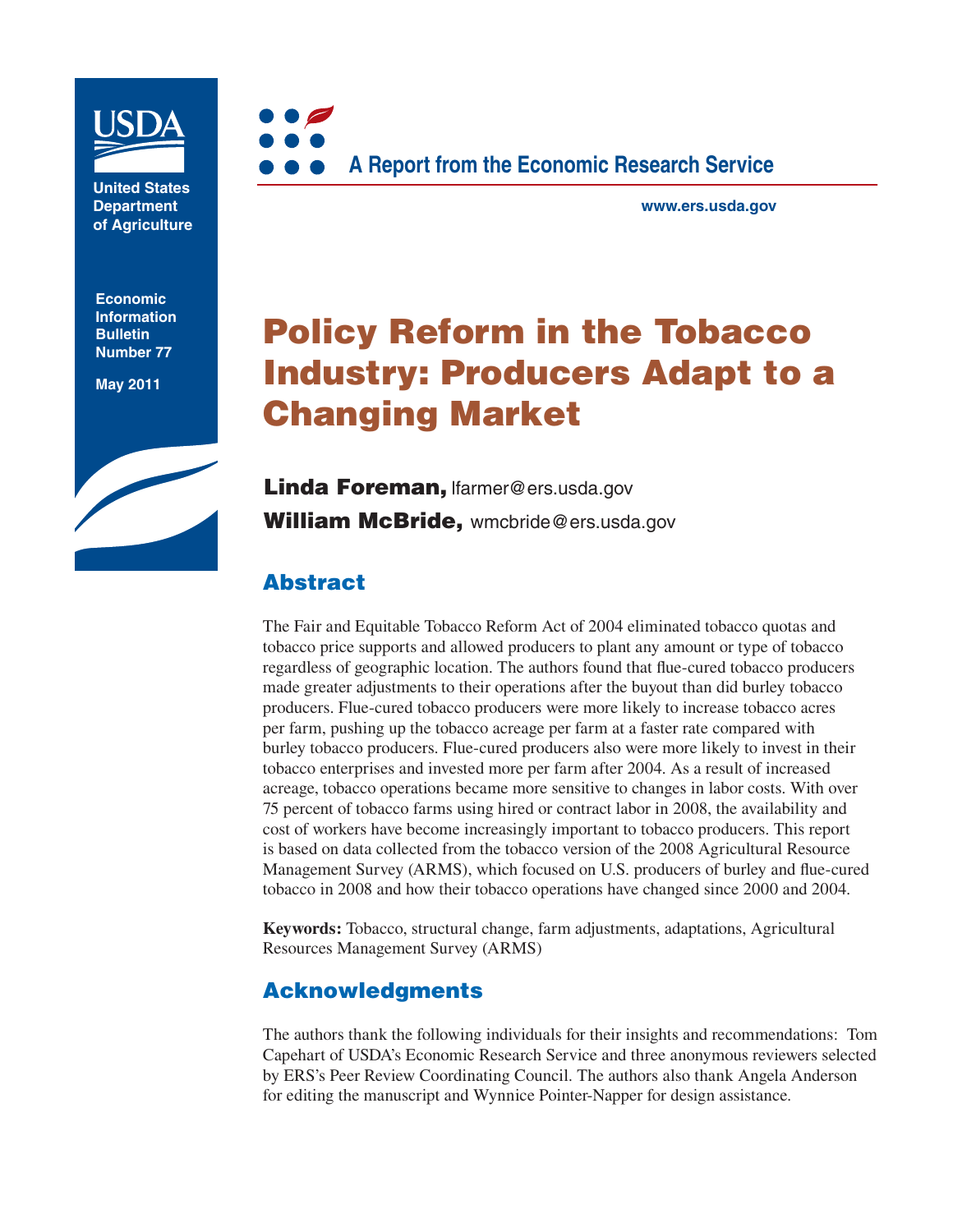## **Contents**

| Tobacco-Related Investments in Post-Buyout Years 14 |
|-----------------------------------------------------|
| Tobacco Producers Rely on Marketing Contracts  16   |
|                                                     |
|                                                     |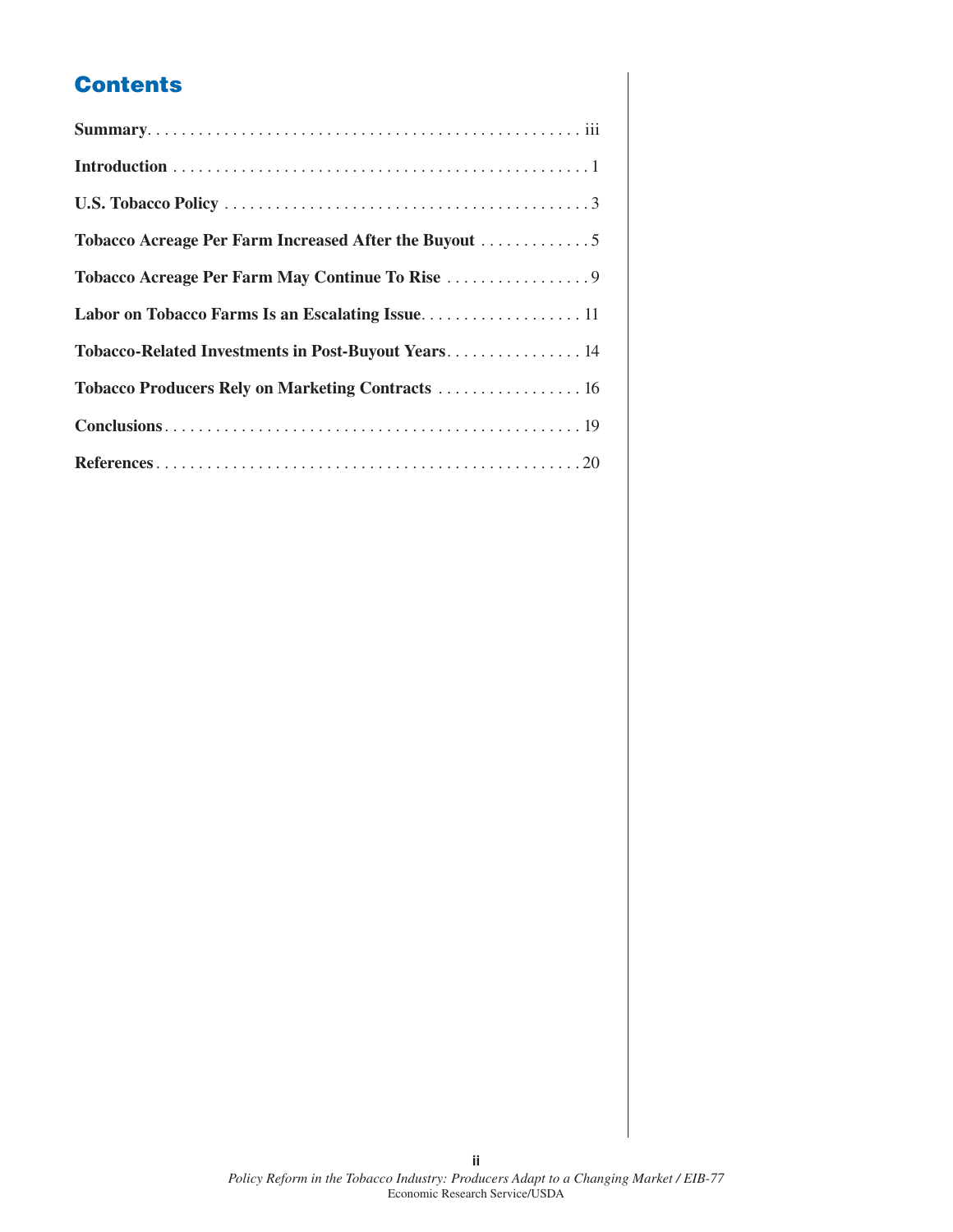## **Summary**

## **What Is the Issue?**

Prior to the 2004 tobacco buyout, burley and flue-cured tobacco producers operated under a system of quotas and price supports that kept tobacco prices artificially high by limiting tobacco production. The Fair and Equitable Tobacco Reform Act of 2004 (or tobacco buyout) changed the tobacco policy in the United States by eliminating quotas and price supports, while providing buyout payments to quota owners and growers. Without tobacco quotas, producers were freed from tobacco planting restrictions that limited the amounts and types of tobacco that could be marketed in a geographic region. While changes in tobacco policy gave producers the freedom to plant as much tobacco as they wished, they were also exposed to increased market and price risks, ultimately impacting their ability to adapt to current market conditions.

## **What Did the Study Find?**

- Flue-cured tobacco producers made greater changes in their tobacco operations than burley tobacco producers in the first 4 years after the buyout by increasing their tobacco acreage more and investing more in their tobacco operations.
- Producers who continued to grow tobacco after the buyout farmed more tobacco acreage per farm in 2008 than they did in 2004. Flue-cured tobacco producers increased their tobacco acreage per farm by 30 acres, or 50 percent, between 2004 and 2008, while burley tobacco producers increased their tobacco acreage per farm by 3.6 acres, or 26 percent.
- Tobacco acreage per farm is expected to rise through 2013. Producers who intend to plant flue-cured tobacco in 2013 plan to plant 115 acres of tobacco per farm while burley producers expect to plant 20 acres of tobacco per farm. Much of the expected rise in tobacco acreage per farm is attributed to the exit of smaller scale tobacco producers prior to 2013 since the total tobacco acreage for burley and flue-cured tobacco is anticipated to remain roughly the same in 2013 as in 2008.
- Flue-cured tobacco producers were more likely than burley tobacco producers to have made capital investments in their tobacco operations. The principal reasons for investing were to improve production efficiency, handle the expansion in tobacco acres, and replace machinery, equipment, and buildings.
- As producers increased their tobacco acreage per farm, they became more sensitive to fluctuations in the availability and cost of hired labor. Tobacco producers reported that it takes an average of 72 labor hours per acre to produce flue-cured tobacco for market and 151 labor hours per acre for burley. Hired labor accounts for the majority of tobacco labor, with flue-cured tobacco producers more dependent on migrant labor than burley producers due to the larger size of flue-cured operations.
- Tobacco producers are using marketing contracts to manage the increased marketing risk. Without auction houses or guaranteed buyers, most tobacco producers are now marketing their tobacco under a marketing

**iii**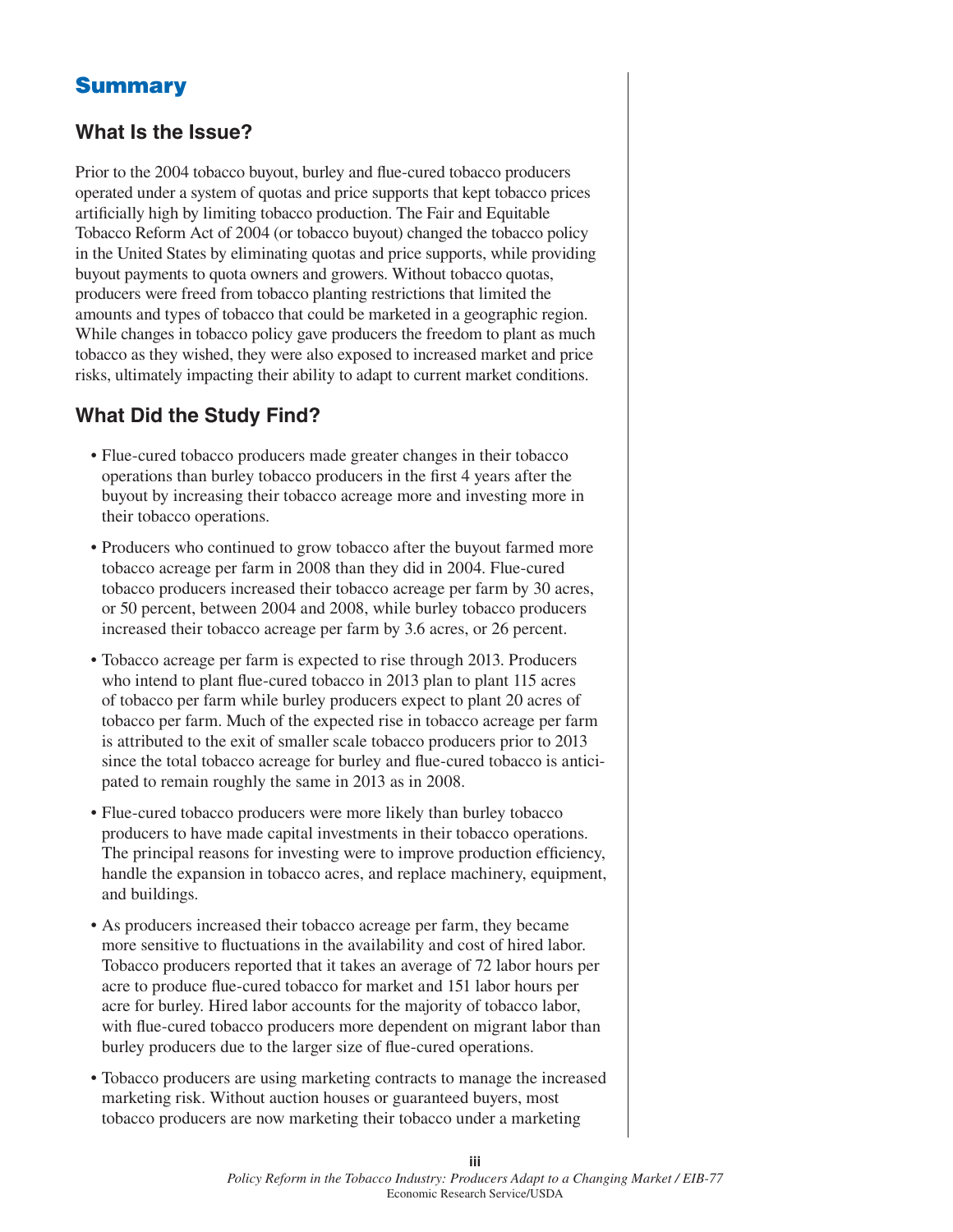contract. However, producers are exposed to market risk if buyers should choose not to renew contracts, as most contracts last for 1 year.

### **How Was the Study Conducted?**

The authors of this report used data collected from the tobacco version of the 2008 Agricultural Resource Management Survey (ARMS). The ARMS is a detailed, annual survey of farm businesses and associated households conducted jointly by the U.S. Department of Agriculture's Economic Research Service (ERS) and National Agricultural Statistics Service (NASS). The tobacco version of the survey focused only on producers of either burley or flue-cured tobacco in 2008. To track the adjustments made by the 2008 tobacco producers, growers were asked to report on their tobacco operations in 2000, 2004, and 2008. Therefore, the ARMS data presented in this paper for 2000 and 2004 are not representative of all tobacco producers in those years, since those who exited tobacco farming before 2008 were not included in the survey. Tobacco producers in Kentucky, Tennessee, and North Carolina, where the majority of burley and flue-cured tobacco production occurs, were included in the survey.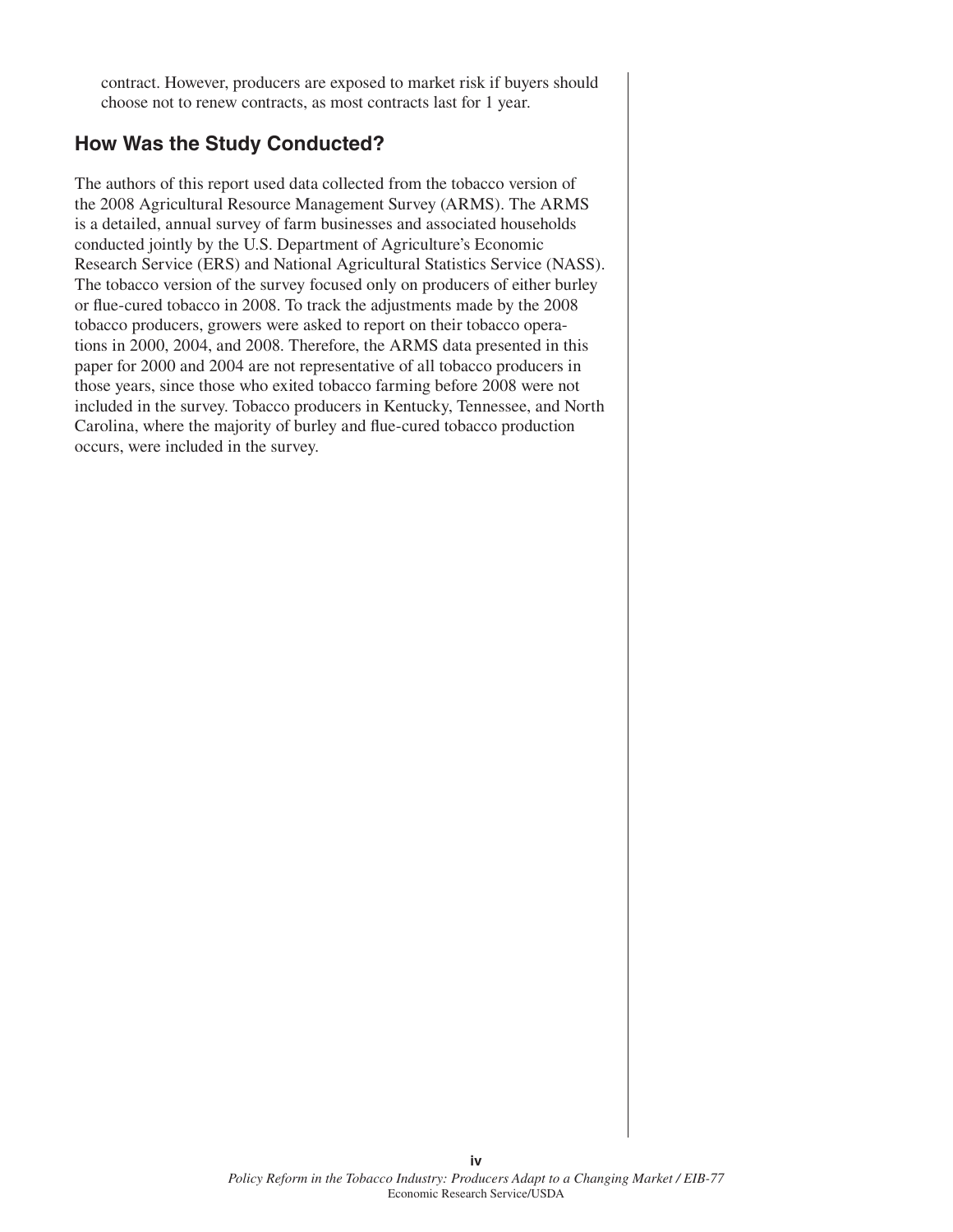## **Introduction**

Marketing quotas and price supports were longstanding features of the U.S. farm policy on tobacco until 2004, when they were eliminated by Congress. The original purpose of quotas was to limit the amount of marketable tobacco leaf and generate stable tobacco prices for tobacco producers. Tobacco quotas offered a viable system for regulating tobacco production until the 1990s when demand fell for U.S. tobacco. The decreased demand was due to higher retail prices of cigarettes, increased smoking restrictions, increased use of foreign tobacco in cigarettes, a reduced amount of tobacco leaf per cigarette, and a larger gap between U.S. and foreign tobacco leaf prices due partly to the price support program. Lower demand led to tobacco quota reductions that left many tobacco producers struggling to maintain viable tobacco farming operations during an era of rising production costs.

The quota reductions spurred calls by quota owners and growers for a tobacco buyout. Owners wished to be compensated for quota losses since quotas were considered assets. An increasing number of growers supported a buyout as the rental rate for tobacco quotas rose, pushing up the costs of tobacco production. In response, Congress enacted the Fair and Equitable Tobacco Reform Act of 2004, ending tobacco quotas and price supports for tobacco while providing compensation for quota owners and tobacco growers (Womach, 2004). The tobacco buyout created a market system where any producer, regardless of location, can grow tobacco, and the amounts and types of tobacco grown are not limited by quotas. The buyout, however, increased the market risk for tobacco producers since growers were not guaranteed a minimum price or a buyer for their tobacco.

Since the tobacco buyout was anticipated and most proposals provided additional payments to tobacco growers, many struggling producers continued farming tobacco despite the reduced quota levels that preceded the buyout. Immediately after the tobacco buyout, however, many tobacco producers exited the industry. Others continued to farm, but quit growing tobacco. In the first year after the tobacco buyout, approximately 63 percent of fluecured tobacco producers and 56 percent of the burley tobacco producers who farmed tobacco in 2004 stopped farming tobacco (Dohlman, Foreman, and Da Pra, 2009). It was not clear whether the remaining tobacco producers would benefit from the policy change, what new issues they would face, or how they would restructure their enterprises to take advantage of the changing tobacco industry.

The Government's tobacco policy implemented in 2004 provides a unique opportunity to assess how the remaining tobacco producers adapted their enterprises in response to changing markets, fewer tobacco growers, and greater choices in the amounts and types of tobacco grown. Structural adaptations made by the remaining flue-cured and burley tobacco producers are presented using data derived from the tobacco version of the 2008 Agricultural Resource Management Survey (ARMS) (see box, "The 2008 Tobacco Version of the Agricultural Resource Management Survey"). The results may indicate how tobacco farms adjust to future policy changes.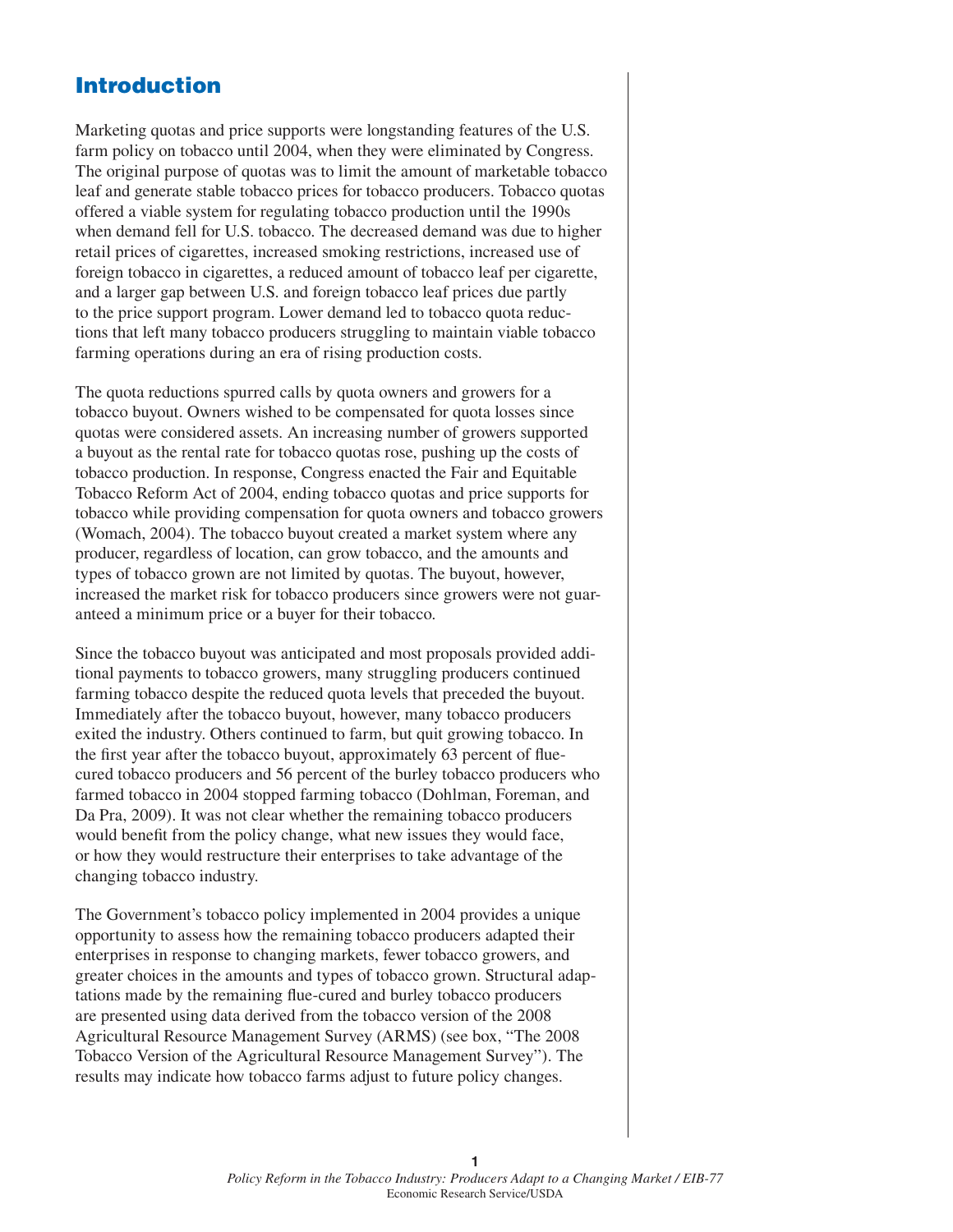#### **The 2008 Tobacco Version of the Agricultural Resource Management Survey**

The analysis was primarily based on data from the tobacco version of the 2008 Agricultural Resource Management Survey (ARMS). This version of ARMS collected data from producers who planted either burley or flue-cured tobacco in 2008 and focused on their characteristics, financial status, and capital and labor usage on tobacco enterprises. The survey did not include growers who produced tobacco in 2000 or 2004, but stopped producing tobacco by 2008. Data for 2000, 2004, and 2008 were collected for select questions, so comparisons could be made between pre- and post-buyout years. Since data for 2000 and 2004 were collected only from producers who grew flue-cured or burley tobacco in 2008, the 2000 and 2004 data are not representative of all tobacco producers in those periods. Tobacco producers in the following States were surveyed: Virginia, North Carolina, South Carolina, Georgia, Kentucky, and Tennessee (box fig.)

#### **States surveyed in the 2008 tobacco version of ARMS**

*All flue-cured tobacco acres and 91 percent of burley tobacco acres were covered by the survey*



Note: Red indicates States where most burley tobacco production occurs; most flue-cured tobacco is produced in the States highlighted in blue. Source: USDA's 2008 Agricultural Resource Management Survey, conducted by National Agricultural Statistics Service and the Economic Research Service.

**2**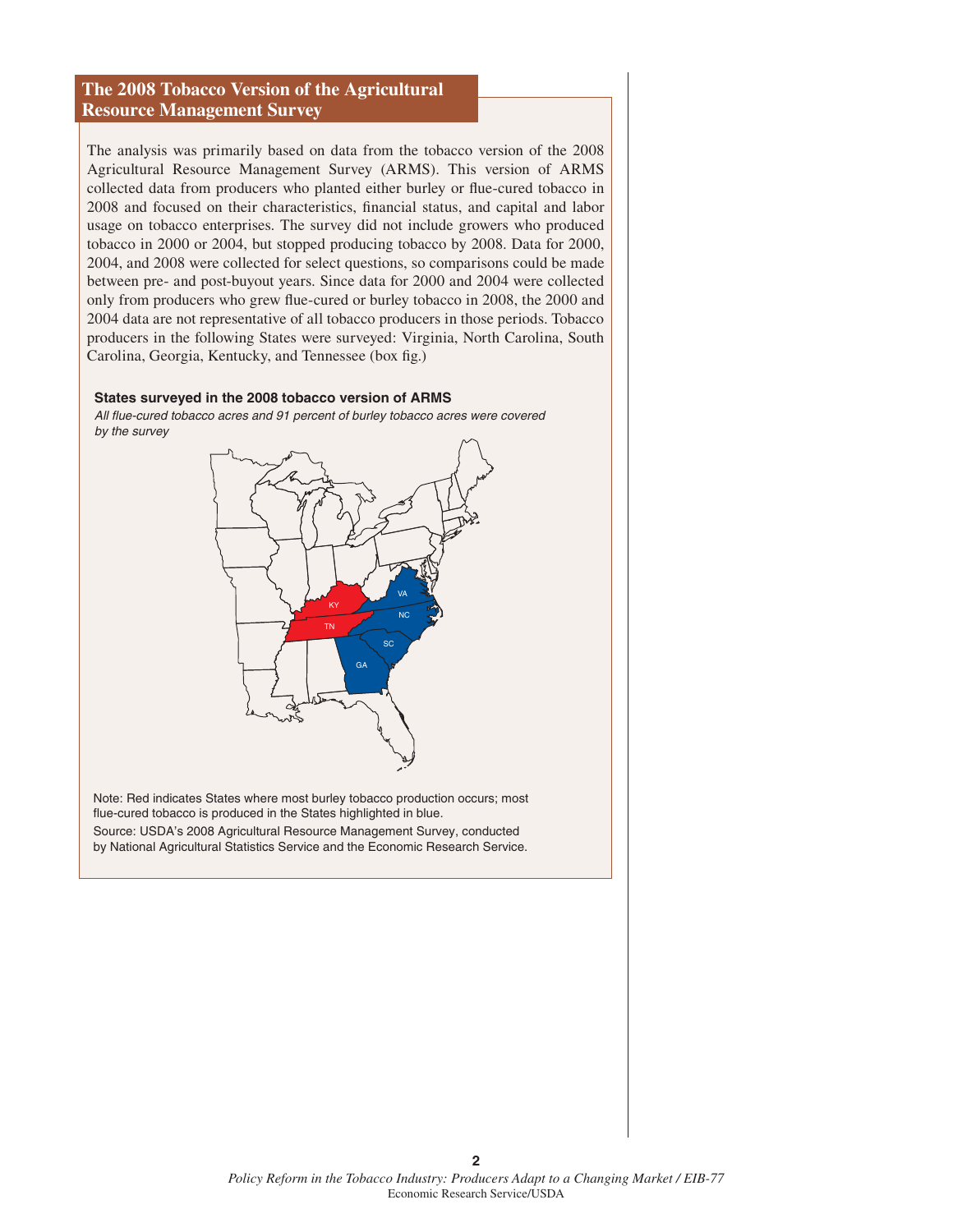## **U.S. Tobacco Policy**

Government tobacco policy began with the Agricultural Adjustment Act of 1933. This act set up a payment system for producers who reduced their production of seven basic commodities—corn, wheat, cotton, rice, peanuts, tobacco, and milk. The 1933 Act was later declared unconstitutional. The 1938 Agricultural Adjustment Act authorized tobacco marketing quotas and tobacco price supports based on parity. The 1938 Act was amended several times.

The quantities of major types of tobacco that could be marketed yearly were controlled by quotas (see box, "Introduction to Flue-Cured and Burley Tobacco"). Quotas were the right to sell tobacco at or above the support price in specific geographical regions, such as a county or State. Quotas were assigned to farms based on each farm's history of tobacco production. Tobacco quotas were owned by farm landlords and tobacco producers, and owners could either grow their own tobacco or lease their quota to tobacco growers. Farm landlords acquired their tobacco quotas through retention or inheritance. Quotas could be transferred between farms with certain geographical restrictions. Quota transfer rules were generally stricter in the burley tobacco production region compared with rules in the flue-cured tobacco production region. These restrictions on quota transfers slowed the consolidation of tobacco farms into larger units, unlike what occurred in most other types of farming.

Before the 2004 change in tobacco policy, tobacco producers were guaranteed to have a purchaser for their tobacco at a minimum price through the use of nonrecourse loans. If tobacco was not purchased at an auction market, the price stabilization cooperative would buy the tobacco at the loan rate for tobacco. For 2004, the weighted support price was set at \$1.69 per pound for fluecured tobacco and \$1.87 per pound for burley tobacco. The cooperative would store the tobacco and sell it later to repay the loan and interest. The change in tobacco policy eliminated the nonrecourse loan program for tobacco.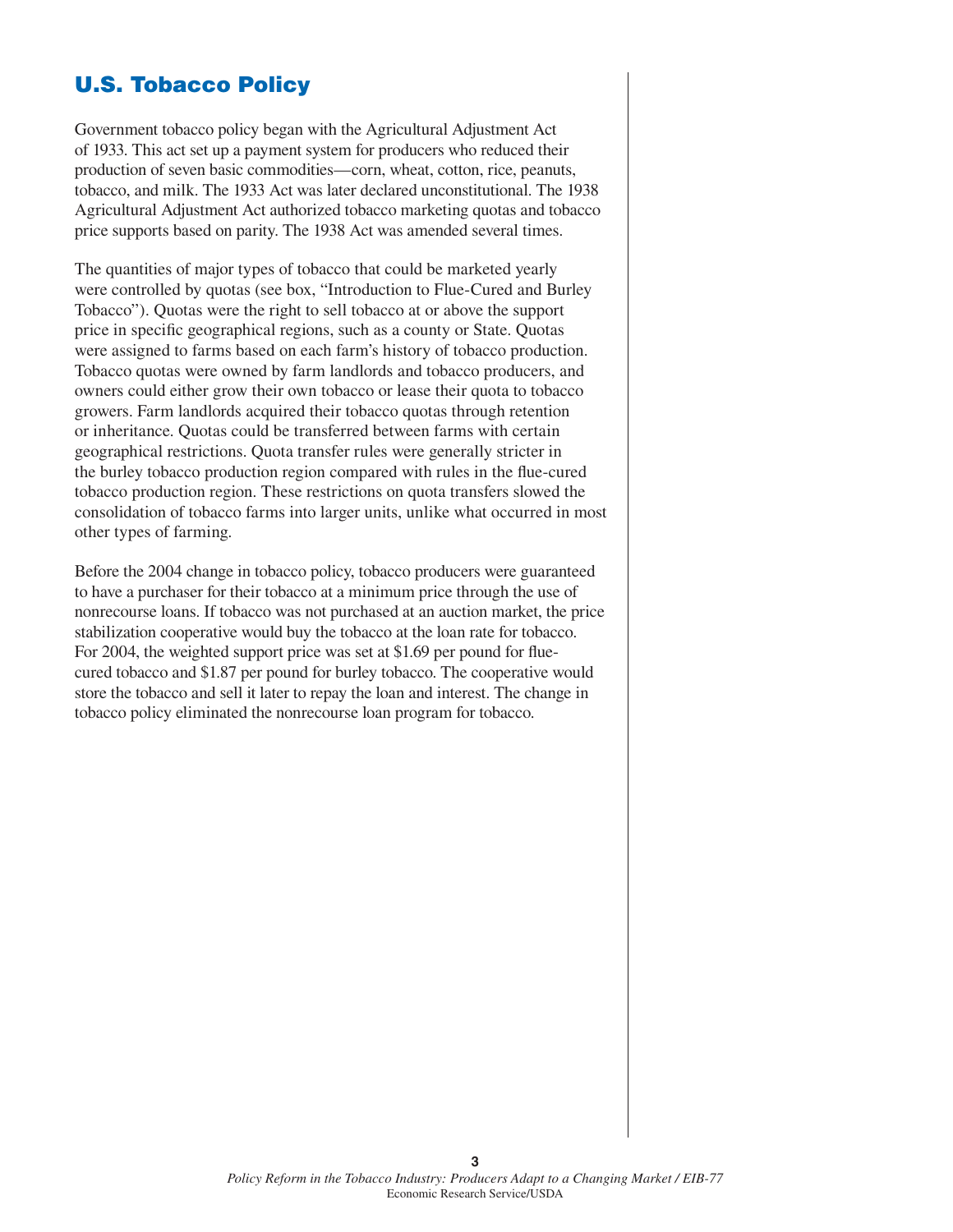#### **Introduction to Flue-Cured and Burley Tobacco**

Burley and flue-cured tobacco are the two major types of tobacco grown in the United States.<sup>1</sup> These two tobacco types account for 92 percent of the U.S. tobacco acreage since the tobacco buyout. Burley tobacco accounts for 29 percent of U.S. tobacco acreage and flue-cured tobacco accounts for 63 percent.

Flue-cured tobacco is traditionally grown in Virginia, North Carolina, South Carolina, Georgia, and Florida. These locations provide sandy soil as well as warm weather, humidity, and light rainfall: all conditions favored by the fluecured tobacco plant. In contrast to flue-cured tobacco, burley tobacco needs to be grown on well-drained, lime-based soils typically found in Kentucky, Tennessee, the southern portions of Ohio, Indiana, and Missouri, and the western regions of Virginia, North Carolina, and West Virginia.

U.S. burley and flue-cured tobacco are used primarily in cigarettes. Most cigarettes contain a blend of tobacco, since each tobacco type has different characteristics and blending ensures desirable properties and consistent taste. For example, after curing, the burley tobacco leaf has a low sugar content, while flue-cured tobacco leaf has a high sugar content. The most popular blend of cigarettes is the American blend. American blend cigarettes are composed of burley, flue-cured, and oriental tobaccos. The mix of tobacco types varies by brand to achieve desired brand characteristics.

1For further information on tobacco types, visit http://www.tobacco.yaia.com/types.html.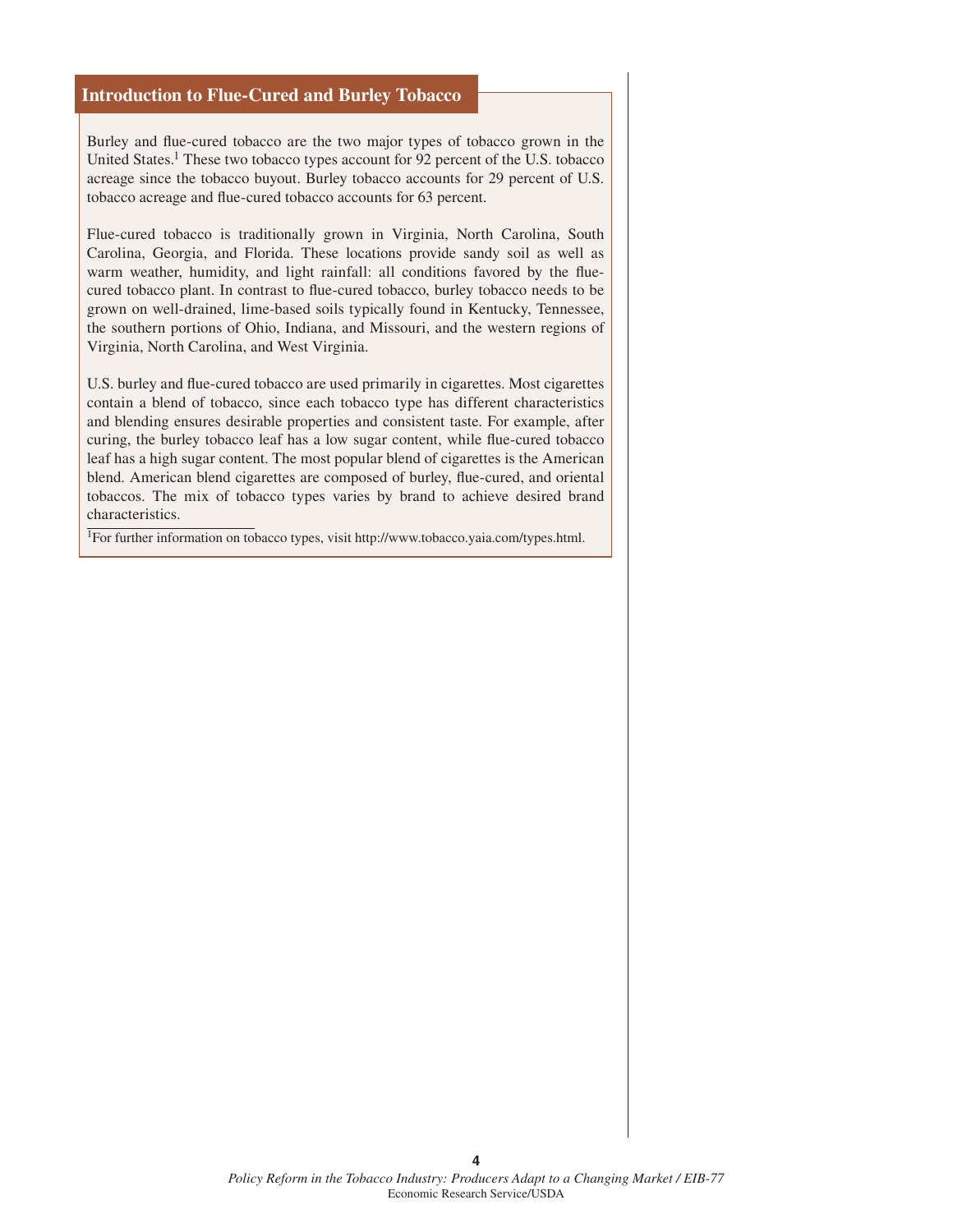## **Tobacco Acreage Per Farm Increased After the Buyout**

Both flue-cured and burley tobacco producers increased their acres of tobacco after the change in tobacco policy, but flue-cured tobacco producers increased their tobacco acreages by a greater percentage than burley tobacco producers (see box, "Characteristics of Flue-Cured and Burley Tobacco Farms"). Fluecured tobacco producers planted an average of 92 acres of tobacco per farm in 2008, up 50 percent from the 61 acres per farm they planted in 2004 and the 58 acres they planted in 2000 (fig. 1). About 75 percent of the 2008 fluecured tobacco producers increased their planted acres of flue-cured tobacco after the buyout. North Carolina tobacco producers were most likely (82 percent) to increase their flue-cured tobacco acres per farm, while Virginia producers were the least likely (55 percent) to increase their flue-cured acres per farm.

The increase in flue-cured acres planted per farm after the 2004 tobacco buyout reflects the recovery in total flue-cured tobacco acres to nearly the prebuyout level, as well as the consolidation of tobacco acreage on fewer farms growing flue-cured. Increased demand for flue-cured tobacco after the buyout supported the recovery as total disappearance of flue-cured tobacco leaf rose from 526 million pounds in the 2004/05 marketing year to 642 million pounds in the 2007/08 marketing year (Dohlman, Foreman, and Da Pra, 2009). This increased demand is reflected in the changing number of harvested flue-cured tobacco acres after the tobacco buyout. In 2004, 228,400 acres of flue-cured tobacco were harvested and, in 2005, the first year after the buyout, harvested acres fell to 175,500 acres. By 2008, rising demand for flue-cured tobacco boosted flue-cured tobacco acreage to 223,000, almost on level with the prebuyout year (NASS, 2010). The 2008 flue-cured tobacco

#### Figure 1



*Producers planted an average of 92 acres of flue-cured tobacco per farm in 2008, up 50 percent in the 4 years after the buyout, while producers intending to plant flue-cured tobacco in 2013 expect to plant 115 acres of the crop per farm in 2013* Acres per farm



 $1$ In 2000, 2004, 2008, and 2013, an acre or less of nonflue-cured tobacco per farm was planted or was expected to be planted by flue-cured tobacco producers.

<sup>2</sup> Acres of tobacco planted per farm by producers who planted flue-cured tobacco in 2008. <sup>3</sup>Acres of tobacco planted or expected to be planted per farm by producers who plan to plant flue-cured tobacco in 2013.

Source: USDA's 2008 Agricultural Resource Management Survey, conducted by National Agricultural Statistics Service and the Economic Research Service.

**5**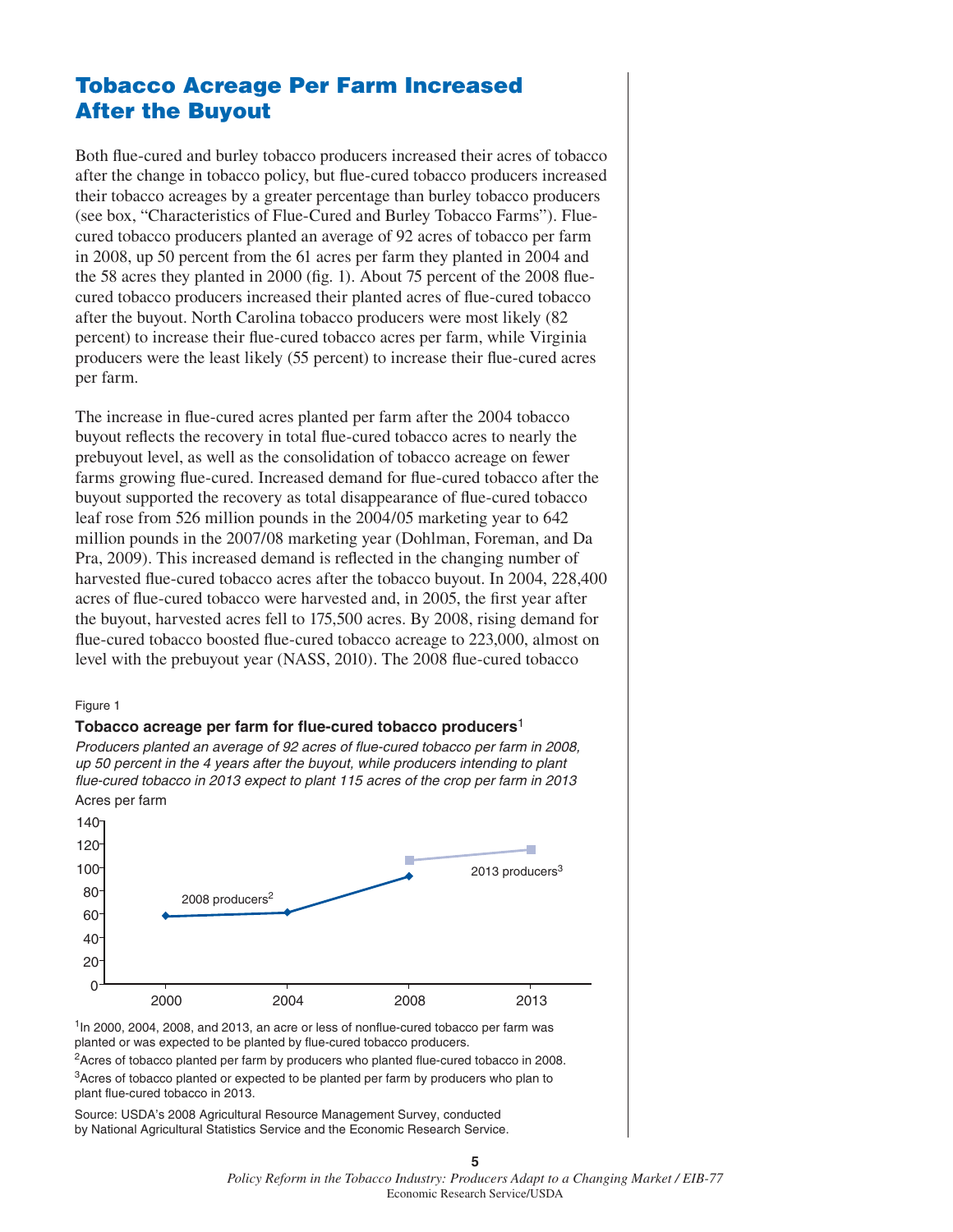#### **Characteristics of Flue-Cured and Burley Tobacco Farms**

The characteristics of farm operations and their operators impact the willingness of farm operators to expand or restructure their farming operations. LaDue, Miller, and Kwiatkowski found that operators of large farm businesses and younger farm operators were most likely to expand their farm operations. Farm operators operating smaller farms often have lower farm incomes and, therefore, supplement their farm income with off-farm income more frequently than operators of larger farms. Operators of smaller farms often face greater opportunity costs to significantly expand their farm enterprises since they may need to choose how to allocate their labor resources between their off-farm work and farm work. Older operators are less willing to expand or invest in their farming operations, since they have less time to receive sufficient returns from investing in their farm operations.

The major differences between flue-cured and burley tobacco farms, besides location, include size, commodity mix, and ability to generate farm income. In the United States, farms growing burley tobacco are more numerous, but smaller in terms of both total farm acreage per farm and tobacco acreage per farm compared with farms growing flue-cured tobacco. According to the 2008 Agricultural Resource Management Survey (ARMS), there were roughly 11,800 farms growing burley tobacco compared with 2,600 farms growing flue-cured tobacco in the surveyed States (see box table). Flue-cured tobacco farms averaged 887 total acres per farm with an average of 92 acres of tobacco per farm in 2008. In contrast, burley tobacco farms averaged 340 total acres per farm with just over 17 acres of tobacco per farm in 2008.

Although tobacco acreage makes up a small percentage of farm acreage on tobacco farms, the impact of tobacco enterprises on farm operations is large. The net returns to tobacco production are greater than those for other crops, even though tobacco's cost of production per acre is relatively high. On average, tobacco accounts for 50 percent of the value of production on burley and flue-cured tobacco farms in 2008.

Household income of burley tobacco farmers averaged  $$76,413$  in 2008 compared with  $$142,236$  for flue-cured tobacco farmers. Burley tobacco producers earned an average of \$26,465 from farming compared with \$103,395 earned by flue-cured tobacco producers due to the smaller scale of burley tobacco farms and their farms' commodity mixes. As a result, burley tobacco families relied more on off-farm

income to meet their financial needs than flue-cured tobacco families. On average, families of burley tobacco operators derived 65 percent of their incomes from off-farm sources compared with 27 percent of flue-cured tobacco operators in 2008. To supplement their farm incomes, burley tobacco producers more frequently worked off the farm compared with flue-cured tobacco producers. In 2008, 36 percent of burley tobacco producers worked at off-farm jobs or businesses compared with 14 percent of flue-cured tobacco producers. Expansion of the farm operation may require farm operators who work off the farm to make a choice in their allocation of labor between farm and off-farm work.

#### **Characteristics of flue-cured tobacco and burley tobacco farms, 2008**

*Burley tobacco operators farmed fewer acres and planted less tobacco acreage than flue-cured tobacco operators* 

| Item                                                                | Flue-cured | <b>Burley</b> |  |  |  |
|---------------------------------------------------------------------|------------|---------------|--|--|--|
| Number of tobacco farms<br>Tobacco as percent of value              | 2,639      | 11,780        |  |  |  |
| of production                                                       | 51         | 50            |  |  |  |
| Operated acres per farm                                             | 887        | 340           |  |  |  |
| Planted tobacco acres per farm                                      | 92         | 17            |  |  |  |
| Operator worked off-farm (percent)<br>Operator principal occupation | 14         | 36            |  |  |  |
| (percent)                                                           | 838        | 952           |  |  |  |
| Farming                                                             | 94         | 69            |  |  |  |
| Nonfarm work                                                        | $*6$       | 29            |  |  |  |
| Operator age (mean)                                                 | 52         | 55            |  |  |  |
| Less than 50 years (percent)                                        | 40         | 39            |  |  |  |
| 65 or more (percent)                                                | 11         | 21            |  |  |  |
| Number of farms with:                                               |            |               |  |  |  |
| Corn                                                                | 45         | 22            |  |  |  |
| Hay                                                                 | 22         | 76            |  |  |  |
| Soybeans                                                            | 63         | 8             |  |  |  |
| Cattle                                                              | 20         | 74            |  |  |  |
| Household income/farm family                                        |            |               |  |  |  |
| (dollars)                                                           | 142,236    | 76,413        |  |  |  |
| Farm income/farm family                                             | 103,395    | 26,465        |  |  |  |
| Off-farm income/farm family                                         | 38,841     | 49,949        |  |  |  |
| Coefficient of Variation (CV) = (Standard Error/Estimate)<br>x 100. |            |               |  |  |  |

\* indicates that CV is greater than 25 and less than or equal to 50. Source: USDA's 2008 Agricultural Resource Management Survey, conducted by National Agricultural Statistics Service and the Economic Research Service.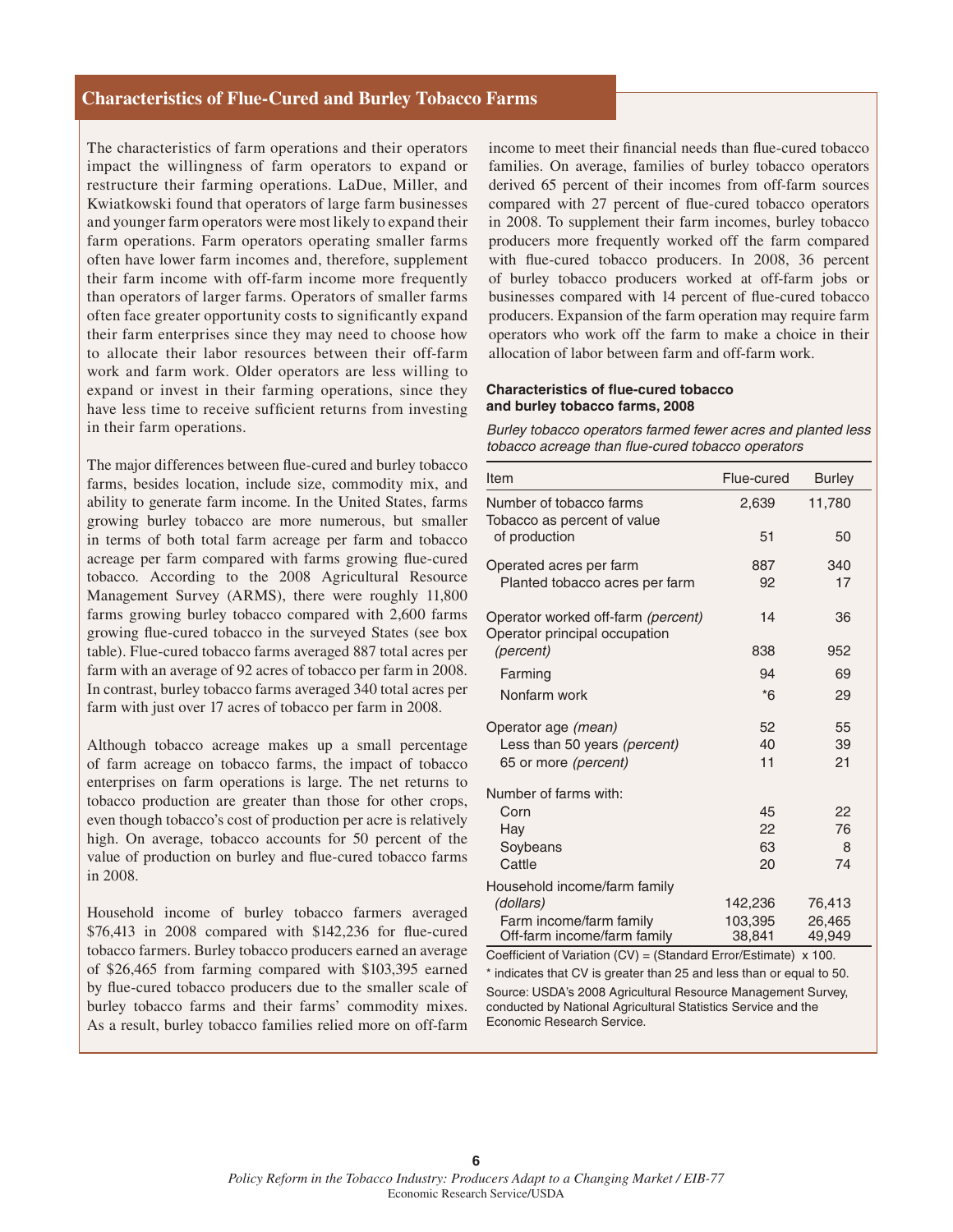acreage, however, was spread over fewer farms since many tobacco growers exited the industry after the buyout.

Producers growing flue-cured tobacco in 2008 operated larger-than-average tobacco enterprises in 2004. According to 2004 ARMS data, flue-cured tobacco producers harvested 33 acres of flue-cured tobacco per farm in 2004, but producers who grew flue-cured tobacco in 2008 reported harvesting an average of 61 acres per farm in 2004. A number of factors may cause producers with a higher-than-average number of acres planted to a specific commodity to continue production of that commodity. Producers with more acres may realize cost advantages due to economies of size, which allow them to spread their fixed capital costs over more acreage. Producers with greater acreages planted to a specific commodity are likely to have more invested in the specialized machinery and farm structures needed to grow and store the crop and are more likely to rely on the income generated from that crop.

Producers who grew flue-cured tobacco in 2008 typically planted only that tobacco type in 2004. Only 4 percent of flue-cured tobacco growers produced other tobacco types in 2004. After the geographic restrictions were removed by the buyout legislation, small but increasing numbers of Virginia and North Carolina flue-cured tobacco producers began experimenting with burley tobacco. By 2008, 10 percent of flue-cured tobacco producers also grew another type of tobacco. Flue-cured tobacco producers averaged 1 acre of other tobacco (burley, dark, other) per farm in 2008.

Four years after tobacco quotas were eliminated, burley tobacco producers averaged 12.5 acres of burley tobacco per farm, up from 10.7 acres in 2004 (fig. 2). Kentucky burley tobacco producers farmed an additional 1.7 acres of burley tobacco per farm in 2008, while Tennessee burley tobacco producers added less than half of an acre to their production area. Slightly less than half

#### Figure 2



<sup>1</sup> Acres of tobacco planted per farm by producers who planted burley tobacco in 2008. <sup>2</sup> Acres of tobacco planted or expected to be planted per farm by producers who plan to plant burley tobacco in 2013.

Source: USDA's 2008 Agricultural Resource Management Survey, conducted by National Agricultural Statistics Service and the Economic Research Service.

#### *Policy Reform in the Tobacco Industry: Producers Adapt to a Changing Market / EIB-77* Economic Research Service/USDA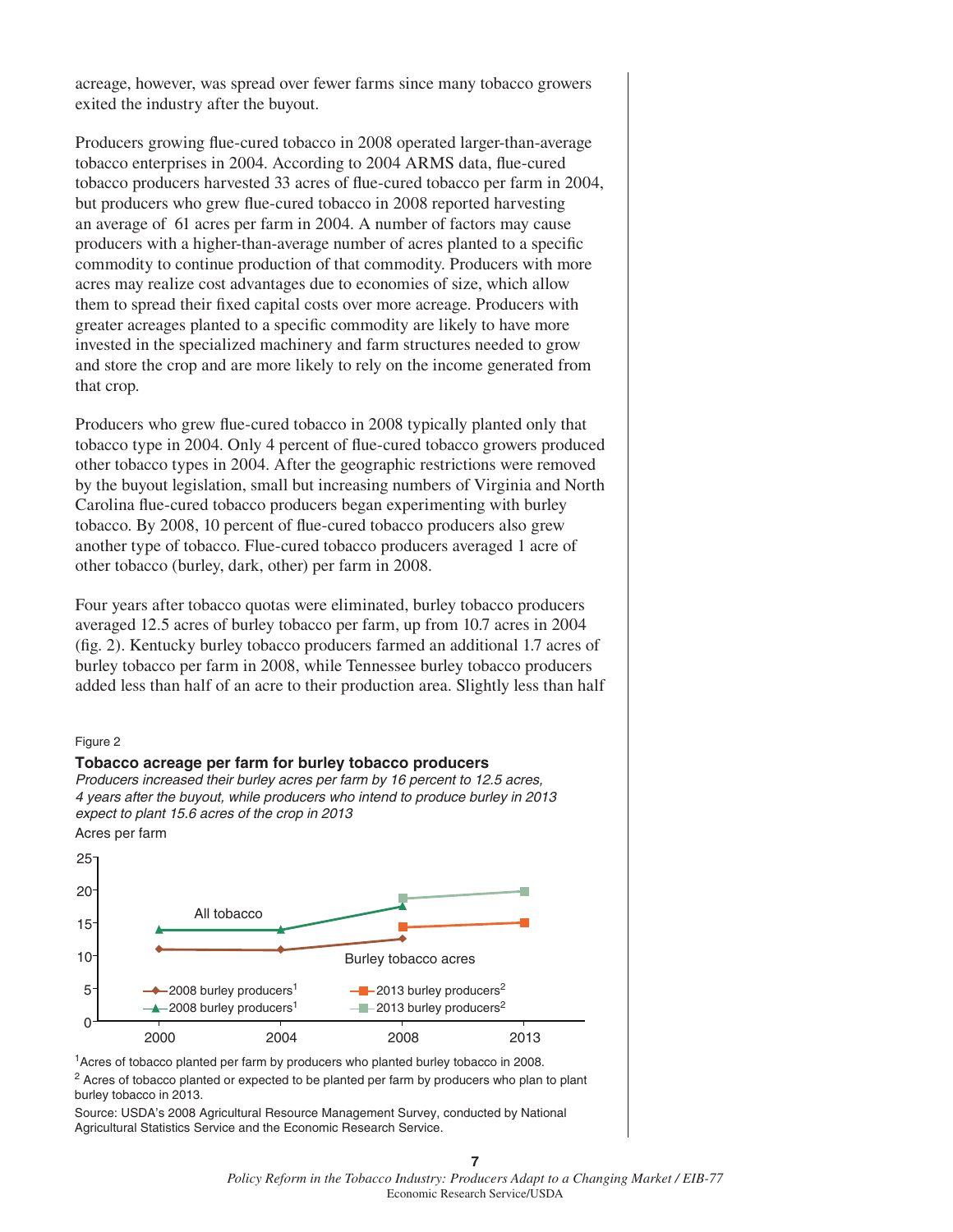of burley tobacco producers in 2008 increased their burley tobacco acreage from 2004.

The smaller rate of increase in per farm acres of burley tobacco compared with flue-cured tobacco partly reflects the continued decline in demand for burley tobacco after the buyout even as burley tobacco prices declined. Total disappearance of burley tobacco fell from 328 million pounds in the 2004/05 marketing year to 247 million pounds in the 2007/08 marketing year, while harvested acres of burley fell from 153,150 acres in 2004 to 97,500 acres in 2008 (Dohlman, Foreman, and Da Pra, 2009). The changing demand will be reflected in the number of pounds that tobacco companies will purchase through their tobacco marketing contracts. In addition, the smaller rate of increase in tobacco acres on burley tobacco farms may also reflect the difficulties faced by many burley tobacco producers in increasing their tobacco acreage. Burley tobacco is extremely labor intensive, and a large percentage of burley tobacco producers are not full-time farmers (see box, "Characteristics of Flue-Cured and Burley Tobacco Farms"). For many burley tobacco producers, the expansion of tobacco acreage may require them to forego off-farm income or postpone retirement. Over 21 percent of burley farm operators are 65 years or older compared with 11 percent of flue-cured tobacco producers.

After the tobacco buyout, burley producers increased their acreage of other tobacco by 1.6 acres, on top of the additional 1.7 acres of burley per farm, between 2004 and 2008. The share of producers growing other tobacco types did not change significantly from 2004. About 9 percent of burley tobacco producers grew another type of tobacco in 2008. Hence, the elimination of geographic restrictions on tobacco did not result in a large number of burley tobacco producers diversifying into other tobacco types within the traditional burley tobacco production region.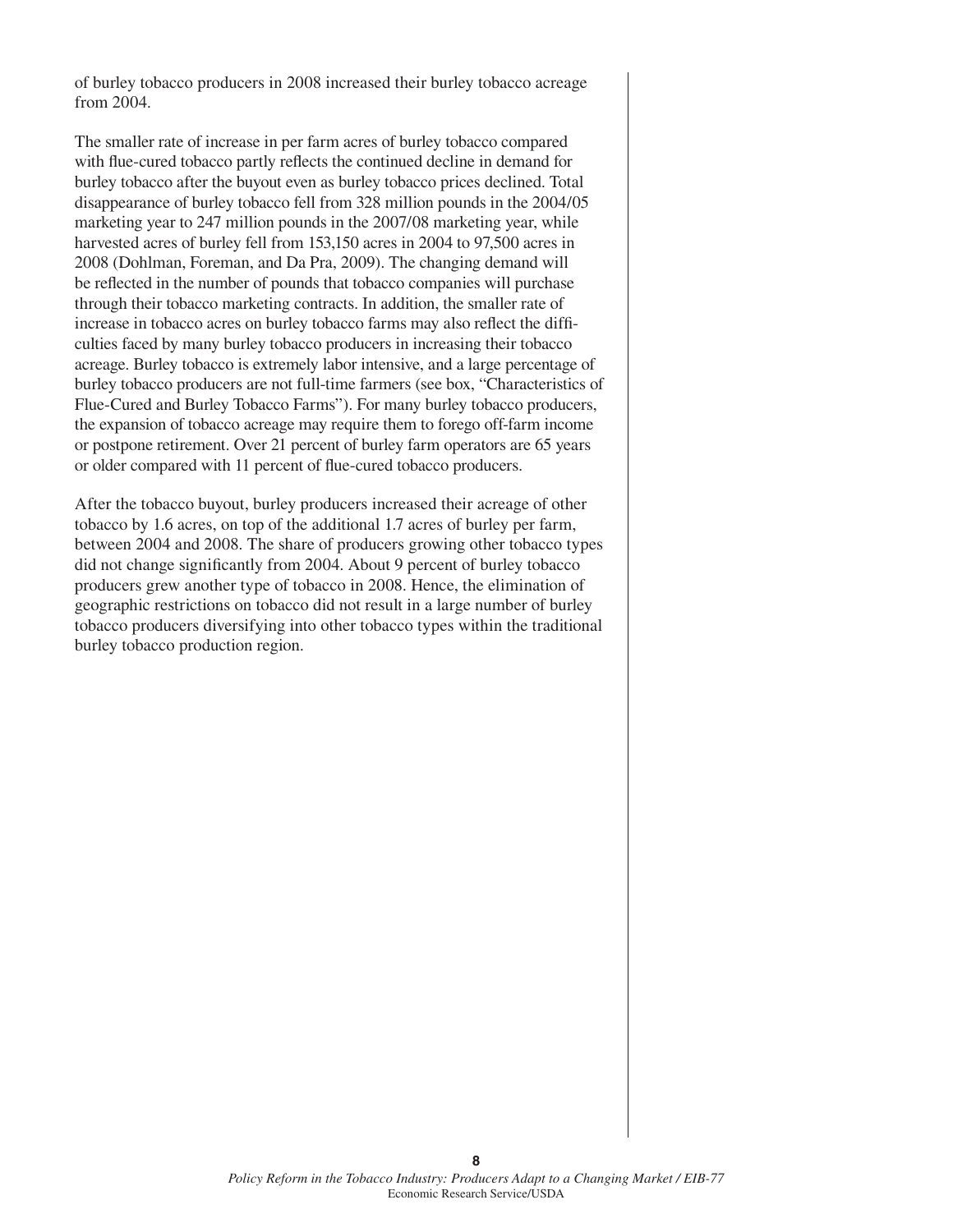## **Tobacco Acreage Per Farm May Continue To Rise**

Since tobacco farms continually adjust to market conditions, the ARMS questionnaire contained two questions that covered tobacco producers' expectations for their tobacco enterprises. The first question asked producers how many more years they expected to produce tobacco. The second question asked producers how many acres of each type of tobacco they expected to plant in  $2013.<sup>1</sup>$ 

According to the 2008 ARMS, about 35 percent of flue-cured tobacco producers planned on increasing their acres of flue-cured tobacco between 2008 and 2013, while 27 percent of burley tobacco producers expected to increase their burley tobacco acreage. In contrast, 28 percent of both the flue-cured and burley tobacco producers surveyed in 2008 indicated that they planned to exit tobacco farming by 2013.

Data from the 2008 ARMS show that the average number of flue-cured tobacco acres per farm is expected to rise to 115 acres by 2013, up from 92 acres per farm in 2008 (see fig. 1). More than half of the expected increase is due to producers with a smaller-than-average number of flue-cured tobacco acres exiting the industry, while producers with more acreage continue production. Producers who anticipate raising flue-cured tobacco in 2013 expect to plant an additional 9 acres of the crop, up from the 106 acres in 2008 to 115 acres in 2013.

The 2008 ARMS data indicate that the average burley tobacco acreage per farm is expected to rise to 15.6 acres per farm by 2013, up from 12.5 acres per farm in 2008 (see fig. 2). Only 1.3 acres of the expected increase is due to producers expanding their burley tobacco acreage per farm, while the remaining portion of the increase—1.8 acres—is a consequence of producers with a smaller number of burley acres exiting tobacco farming.

Large changes in the aggregate acreage of flue-cured and burley tobacco between 2008 and 2013 are not anticipated by 2008 tobacco survey participants. The ARMS data on future tobacco acreage suggest that the aggregate flue-cured tobacco acreage may drop by 2 percent between 2008 and 2013, while burley acreage may rise by 1 percent. Recent concerns over the use of flavorings in cigarettes may change the plans reported by burley tobacco producers on the 2008 ARMS (see box, "Possible Ban on Menthol Cigarettes").

<sup>1</sup>The analysis of these data excludes new entrants in burley or flue-cured tobacco production, who did not produce either flue-cured or burley tobacco in 2008. The omitted data have little effect on this analysis since most future entrants in flue-cured or burley tobacco production are already producing one of these two major tobacco types, and data for these producers are included in the analysis.

**9**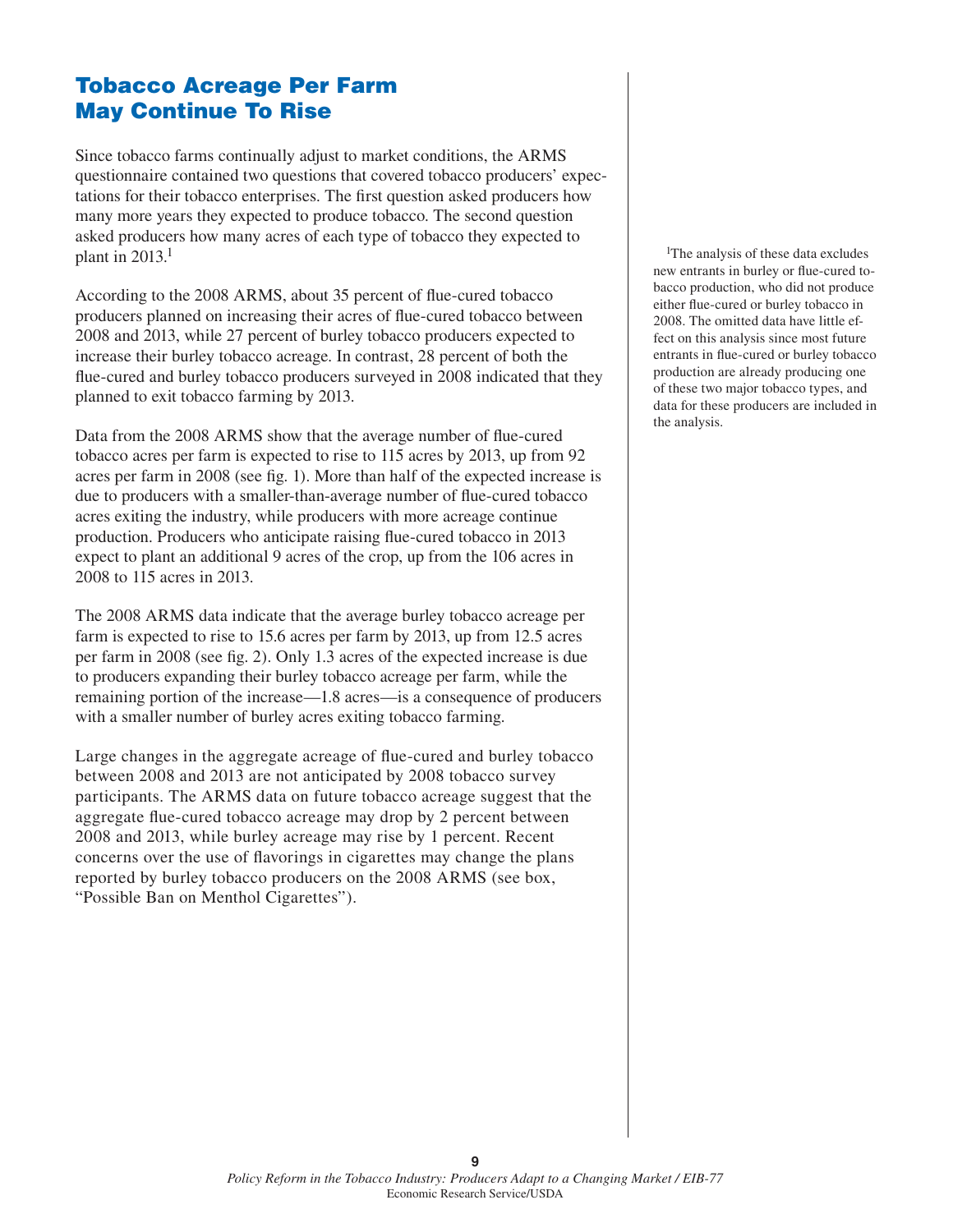#### **Possible Ban on Menthol Cigarettes**

As a result of the Family Smoking Prevention and Tobacco Control Act, enacted in June 2009, the U.S. Food and Drug Administration (FDA) now has the power to regulate the content, manufacture, and sale of tobacco products, including regulating ingredients. The act included a ban on cigarettes containing cloves, cinnamon, candy, or fruit flavors but exempted menthol-flavored cigarettes. The FDA and World Health Organization are currently reviewing the use of menthol in cigarettes, while Canada has already banned all flavorings in cigarettes, including menthol. Flavoring and sugars are often added to burley tobacco to improve the flavor and taste of cigarettes, because burley tobacco leaf can produce a harsh taste and its smoke can be irritating. Since a ruling against the use of menthol in cigarettes may reduce the demand for burley tobacco, burley tobacco producers are facing an uncertain future. This uncertainty reduces the incentive for burley tobacco producers to expand or invest in their tobacco operations.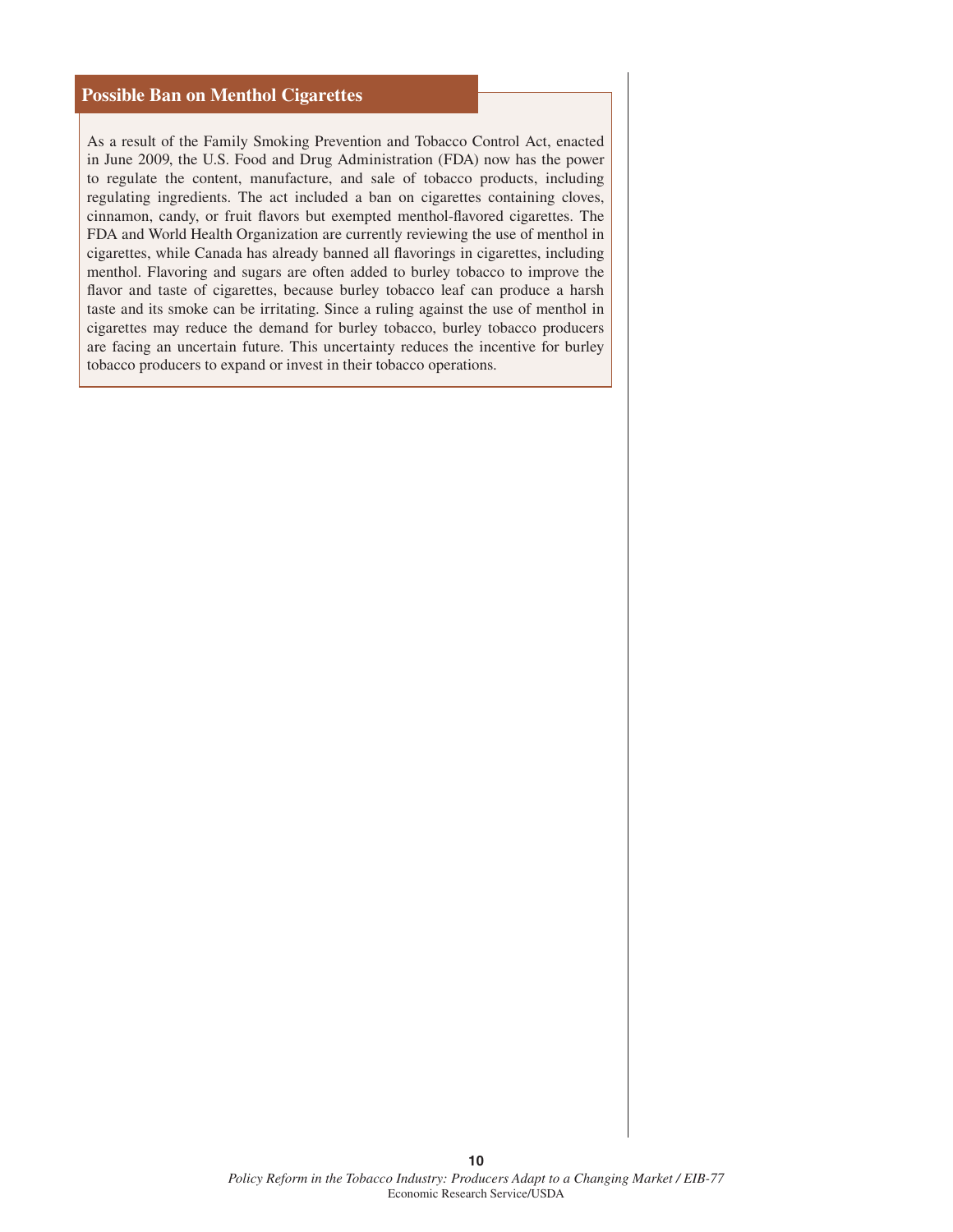## **Labor on Tobacco Farms Is an Escalating Issue**

Tobacco has always been a labor-intensive crop, and labor availability and costs have always been important issues for tobacco producers, especially as the number of tobacco acres planted per farm increased and labor's rising share of production costs made controlling labor costs more critical to profitability. According to the 2008 ARMS, it takes 72 labor hours per acre to produce and prepare flue-cured tobacco for market, compared with 151 labor hours per acre for burley with half of tobacco labor hours needed for the harvest and preparation of tobacco for market (fig. 3). In contrast, field crops generally require less than 3 hours of labor per acre.

Most of the difference in labor hours between the two types of tobacco and between tobacco and field crops is due to differences in production practices. Tobacco seeds are planted in seed beds, frames, or greenhouses. Once the seedlings are ready, almost all tobacco producers mechanically transplant them in the field. Not all tobacco producers raise their own tobacco seedlings. Some purchase them from greenhouse growers who may or may not be tobacco producers. Tobacco greenhouses often cannot be used for other purposes.

Burley tobacco production differs from flue-cured tobacco production mainly in the harvest and drying process. Burley tobacco is often harvested manually by cutting the stalk at soil level and hanging the entire plant upside down to dry. Burley tobacco is air-cured, meaning that the tobacco is dried from 4 to 8 weeks in well-ventilated barns or other structures that have open sides and a roof. After drying, burley tobacco leaves are usually manually stripped from the stalk, typically in tobacco stripping rooms, and sorted into bales based on the stalk position of the leaf.

In contrast to burley tobacco, flue-cured tobacco leaves are harvested as they ripen. Harvesting flue-cured tobacco leaf requires three or four trips through a field, often with a mechanical harvester, to pick tobacco leaves as they ripen. Lower leaves ripen first, followed in succession by leaves higher up on

#### Figure 3

#### **Labor hours for tobacco production, by tobacco type, 2008**

*Harvesting and preparing the crop for market are the most labor-intensive activities in tobacco production*

Hours per acre



Source: USDA's 2008 Agricultural Resource Management Survey, conducted by National Agricultural Statistics Service and the Economic Research Service.

#### *Policy Reform in the Tobacco Industry: Producers Adapt to a Changing Market / EIB-77* Economic Research Service/USDA

**11**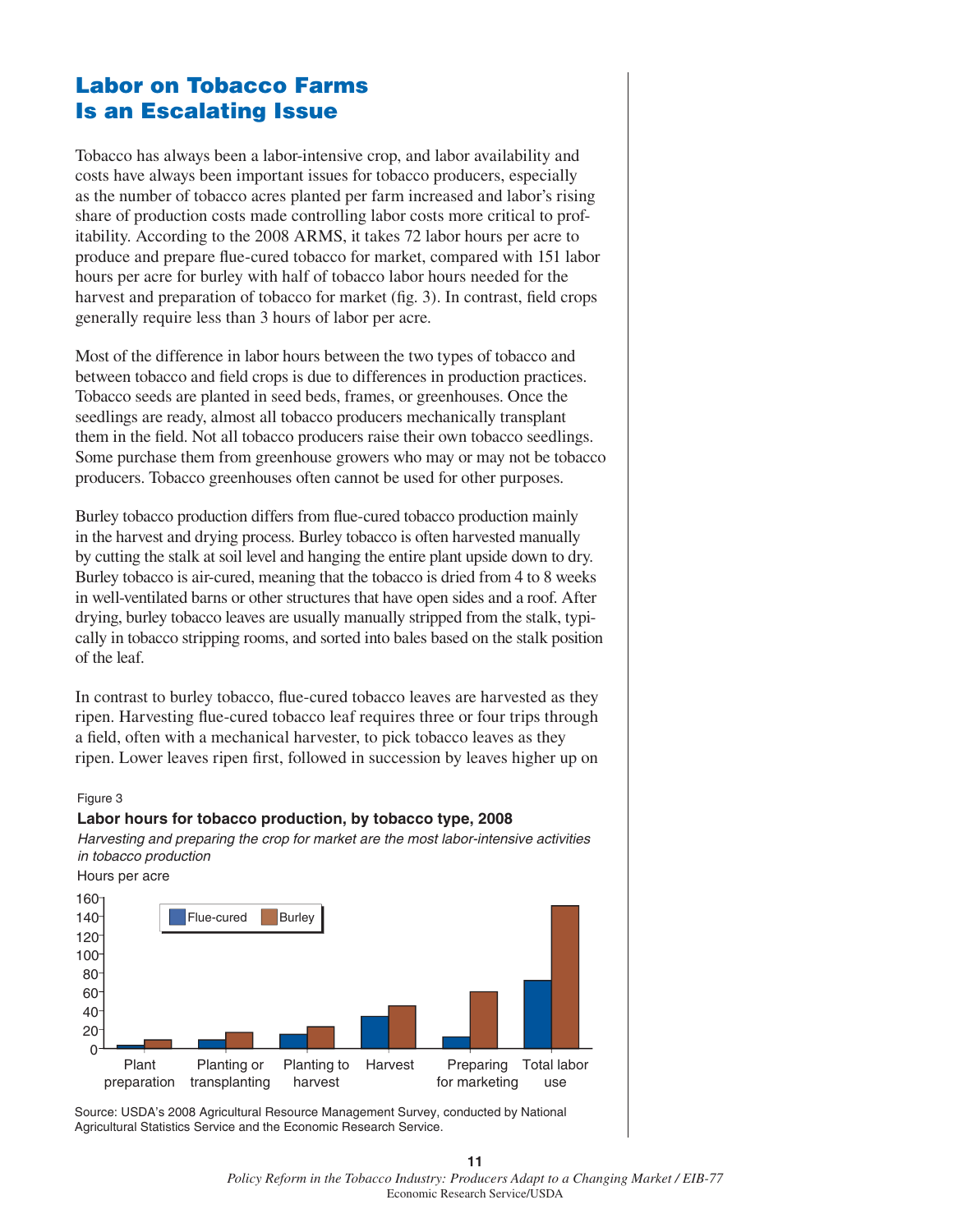the stalk. After harvest, the leaves are put in racks or boxes and placed in a curing barn to dry for roughly 1 week. After drying, the tobacco leaves are sorted by hand into large bales based on the leaf position.

The labor-intensive nature of tobacco production makes labor costs an important component of total costs. Labor—paid and unpaid—accounted for 21 percent of the total cost of production per acre for flue-cured tobacco and 38 percent for burley tobacco in 2004, the last tobacco growing season before the tobacco buyout became effective (Foreman,  $2006$ ).<sup>2</sup> With the elimination of quotas, the costs for quota rental vanished, pushing labor's share of total production costs per acre to roughly 30 percent for flue-cured tobacco and 50 percent for burley tobacco immediately after the tobacco buyout.

Over the years, as the number of tobacco farms declined and the remaining tobacco farms increased their tobacco acreage, producers increasingly relied on hired labor. By 2008, 75 percent of burley tobacco farms and 95 percent of flue-cured tobacco farms used hired or contract labor. Hired and contract labor provided 61 percent of all labor hours needed for burley tobacco production and 84 percent for flue-cured tobacco production (fig. 4).

Nonmigrant hired and contract labor provided 29 percent of the labor for burley tobacco and 23 percent of the labor needed for flue-cured tobacco.

#### Figure 4



Source: USDA's 2008 Agricultural Resource Management Survey, conducted by National Agricultural Statistics Service and the Economic Research Service.

<sup>2</sup>The cost of production estimate includes cash and noncash items. Noncash items are usually valued using opportunity costs. For the tobacco cost of production estimate, the agricultural wage rate was used to estimate the opportunity costs of unpaid labor.

#### *Policy Reform in the Tobacco Industry: Producers Adapt to a Changing Market / EIB-77* Economic Research Service/USDA

**12**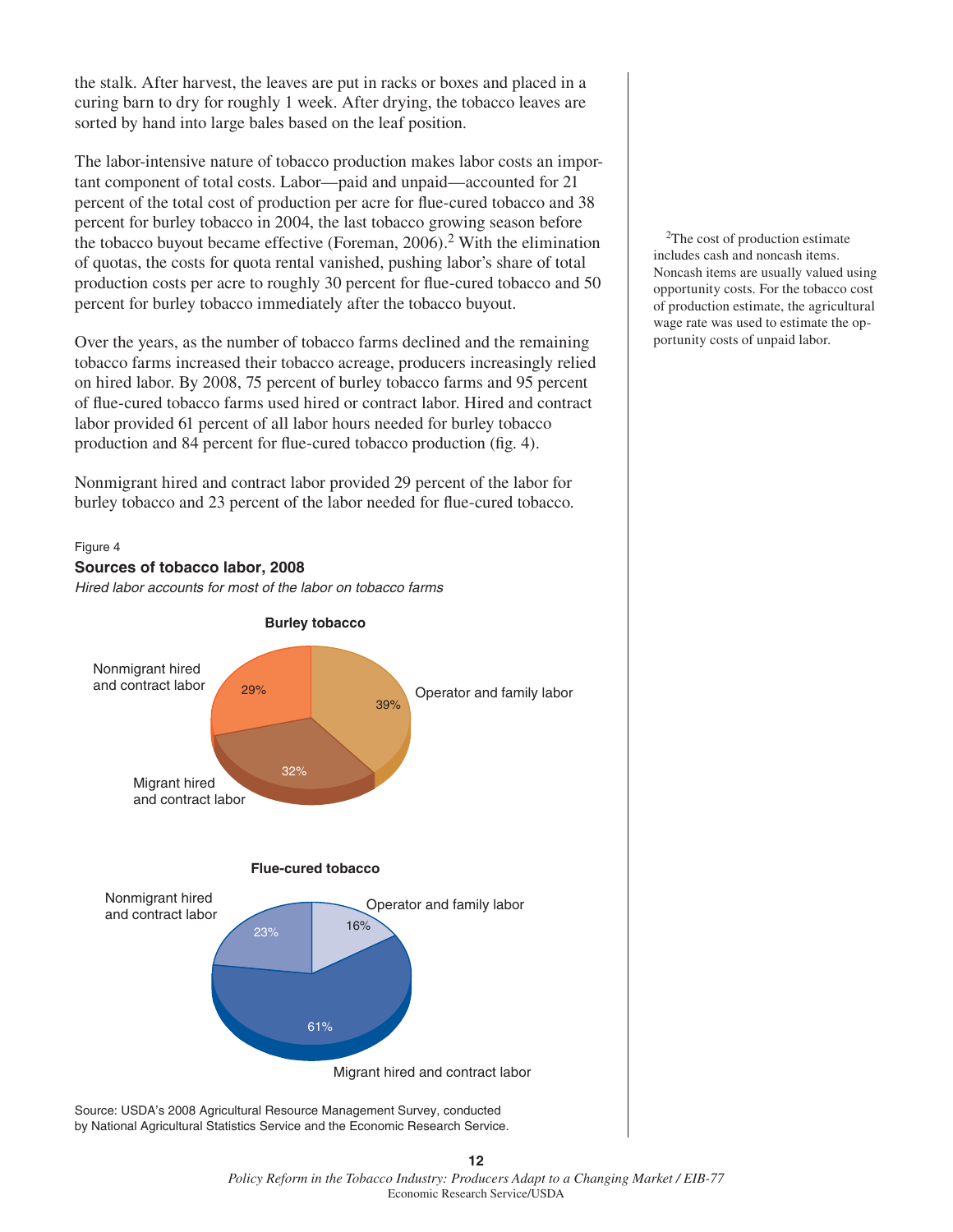According to ARMS, 29 percent of burley tobacco producers and 52 percent of flue-cured tobacco producers reported difficulty finding local workers for their tobacco operation in 2008. Local workers often prefer better paying offfarm jobs since tobacco work is difficult and seasonal.

Tobacco farmers used migrant labor to supply a large proportion of their labor needs for tobacco in 2008 due to difficulties hiring local labor.<sup>3</sup> The ARMS data show that migrant labor supplied 61 percent of the labor hours needed for flue-cured tobacco and 32 percent of the labor hours needed for burley tobacco in 2008. Migrant labor provides a higher proportion of labor hours per acre for flue-cured tobacco even though fewer labor hours are needed per acre. Flue-cured tobacco producers, however, plant more tobacco acreage. Hence, flue-cured tobacco producers need considerably more workers to supply the labor for their operations, which may explain why 75 percent of flue-cured tobacco producers used migrant labor in 2008 compared with 38 percent of the burley tobacco producers.<sup>4</sup>

Although a higher percentage of flue-cured tobacco producers used migrant labor, a lower percentage of them, 12 percent compared with 15 percent for burley tobacco producers, reported difficulty obtaining migrant labor. Fluecured tobacco producers may have had less difficulty finding migrant labor since a higher percentage of them, 35 percent versus 6 percent of burley tobacco producers, reported using a Government program, such as the H-2A Program, to obtain workers.

The H-2A Program brings nonimmigrant foreign workers into the United States for temporary or seasonal work when there is a shortage of domestic workers. To hire migrant workers under the H-2A Program, employers must become certified with the U.S. Department of Labor and document that they meet program requirements, including provisions for migrant laborers. Some producers have found the H-2A certification process burdensome and hired companies to assist them with the paperwork and, in some cases, to act on their behalf. According to the 2008 ARMS, 37 percent of flue-cured tobacco producers and 4 percent of burley tobacco producers paid a company to assist them in obtaining labor under the H-2A program. The paperwork and detailed requirements under the H-2A Program favor its use on larger tobacco operations where producers can spread program participation costs over a large number of tobacco acres.

 $3$  Migrant labor is defined as laborers who cannot return to their permanent home between work days.

<sup>4</sup>In 2008, flue-cured tobacco producers used 6,624 hours of labor per farm (92 acres x 72 hours per acre) on average for their flue-cured tobacco, while burley tobacco producers used 1,913 hours of labor per farm on average for their burley tobacco (13 acres x 151 labor hours per acre). The labor hours used per acre of tobacco vary slightly year to year depending on tobacco yields, changes in production and market preparation methods, and mix of tobacco types.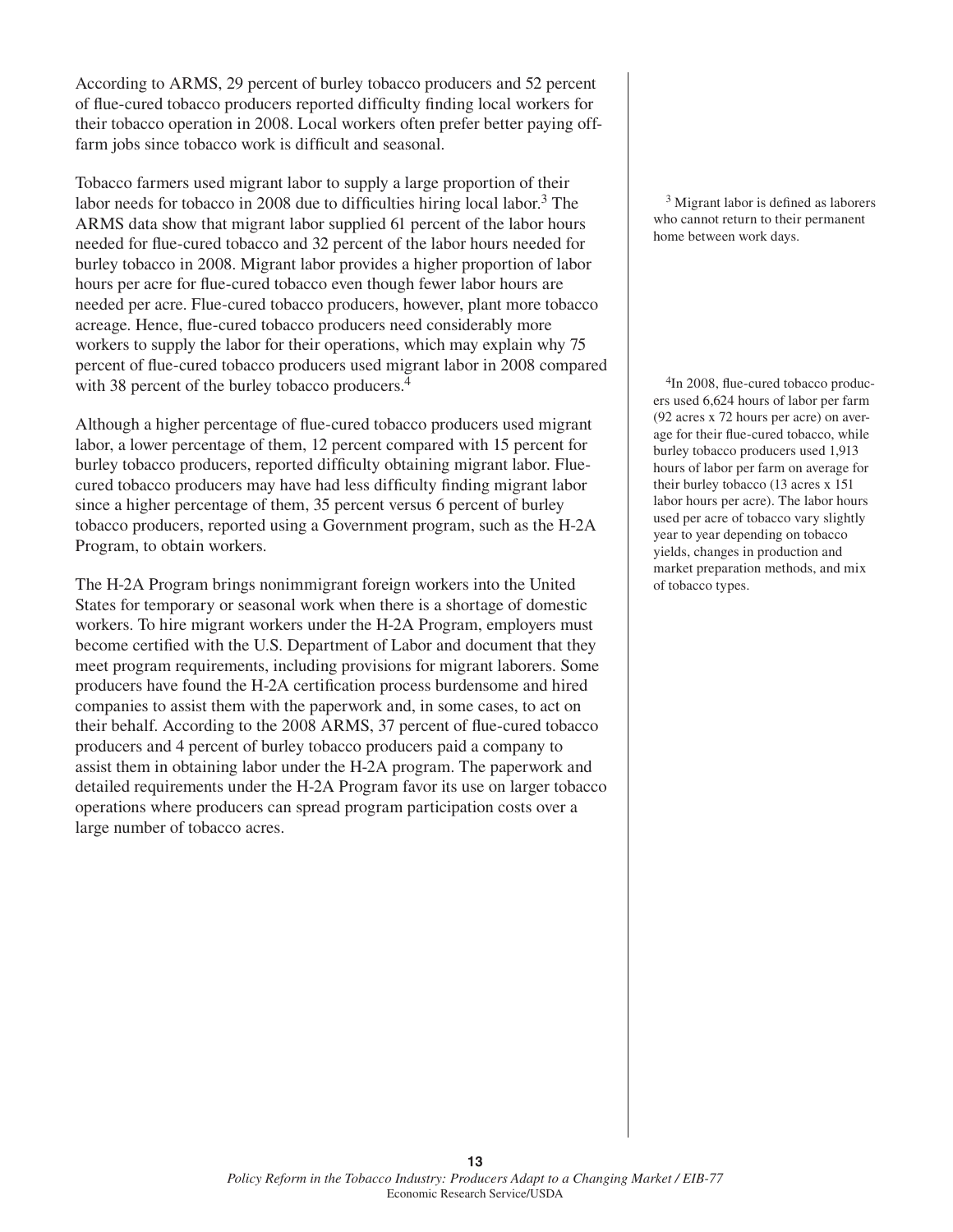## **Tobacco-Related Investments in Post-Buyout Years**

Many tobacco producers in 2008 invested in tobacco-related equipment and buildings after the buyout. Since tobacco production is labor intensive and requires specialized equipment and buildings, significant increases in tobacco acreage per farm required additional capital investments to handle the additional acreage efficiently. Eighty-four percent of flue-cured tobacco producers and 42 percent of the burley tobacco producers invested in tobacco-related equipment or buildings since the tobacco buyout (table 1). A higher percentage of flue-cured producers than burley tobacco producers made capital investments in their tobacco operations since the buyout, partly because more of them (76 percent compared with 42 percent) increased their tobacco acres.

Not only were flue-cured tobacco producers more likely to invest in their tobacco operations compared with burley tobacco producers after the buyout, but according to data from the 2008 ARMS, flue-cured producers invested more per farm. Flue-cured tobacco producers, who invested back in their tobacco operations, invested an average of \$85,000 per farm (see table 1). In contrast, burley tobacco producers invested an average of \$29,000 per farm. Flue-cured tobacco producers invested more in their tobacco operations than burley tobacco producers, partly due to greater expansion of tobacco acreage per farm on farms producing flue-cured tobacco. Flue-cured producers who invested in their tobacco operations increased their tobacco acreage by 33 acres or 52 percent compared with an increase of 5 acres or 25 percent for investing burley tobacco producers.

Buyout payments were just one possible source of funds that tobacco producers could use to make investments in their tobacco enterprises. Since buyout payments were based on the pounds of tobacco quota owned and pounds of tobacco grown, burley tobacco producers received less funds per farm from buyout payments because they planted fewer tobacco acres.<sup>5</sup> Fluecured tobacco producers in 2008 were scheduled to receive an average of \$378,000 per farm in tobacco buyout payments spread over a 10-year period starting in 2005.<sup>6</sup> Burley tobacco producers, however, were scheduled to receive an average of \$68,400 per farm. Both flue-cured and burley tobacco producers reported spending or investing just over 40 percent of their tobacco buyout payments in their tobacco enterprises.

Producers invest in their tobacco operations for many reasons. The ARMS survey provided producers with a list of eight possible reasons they may have had for making investments in tobacco equipment and buildings and asked producers to select which were most important to them for each type of investment they made after the tobacco buyout.

The top three reasons producers gave for these capital investments were to expand tobacco production, to increase production efficiency, and to replace production items (table 1). In general, tobacco producers ranked expanding the tobacco operation as the main reason for capital investments in physical structures, while improving production efficiency was the top reason given for investments in tobacco-related equipment.

5Under the buyout program, tobacco quota owners received \$7 per pound while tobacco growers received \$3 per pound.

6Tobacco producers could opt to receive a discounted lump sum buyout payment by contracting with a financial institution rather than waiting 10 years to receive the full payment.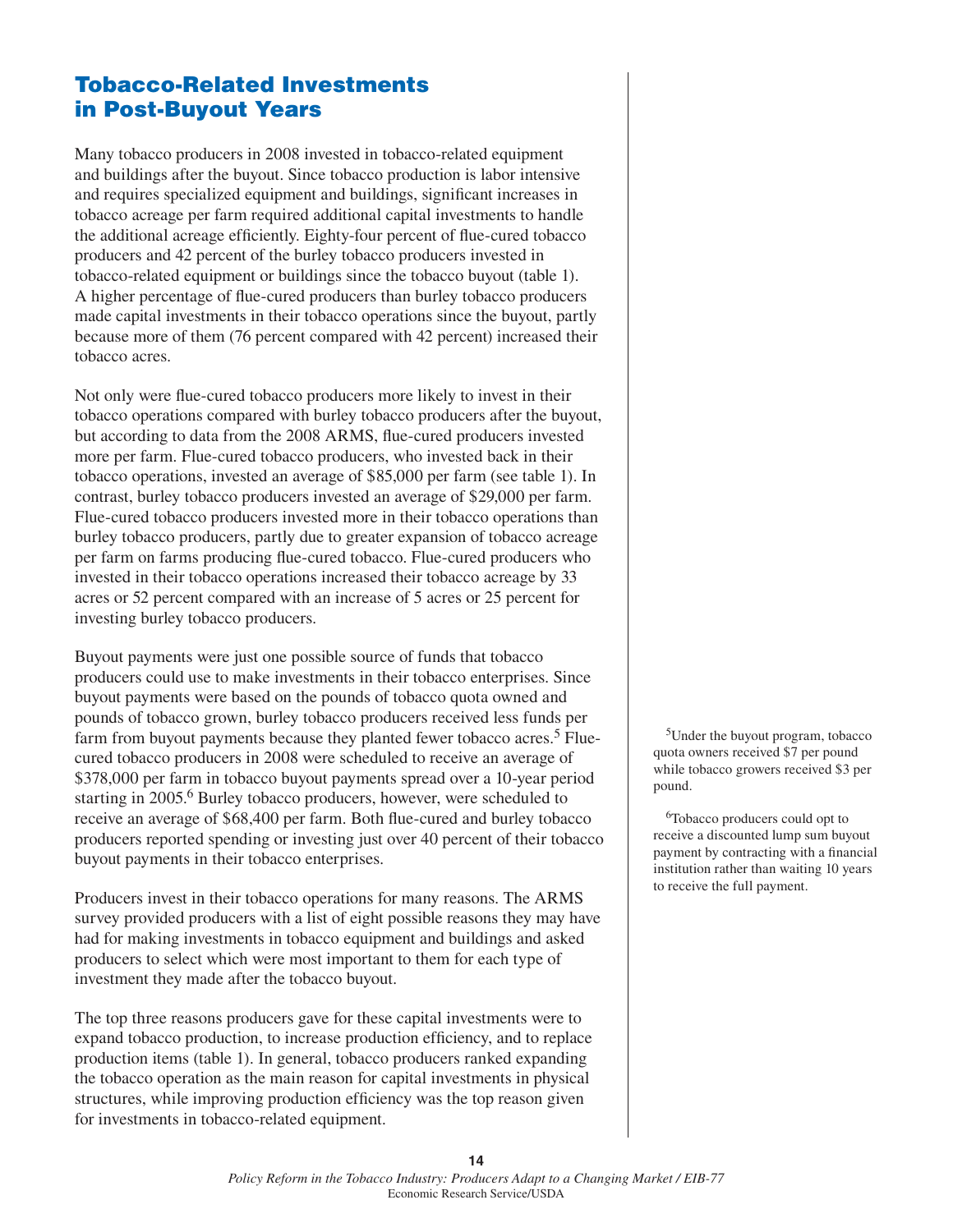#### Table 1 Post-buyout investments made by farms planting burley and flue-cured tobacco, 2008

*Flue-cured tobacco producers were more likely than burley tobacco producers to invest in their tobacco operations, and their investments per farm were greater*

|                                  | Percent of farms<br>investing in |                | Amount per farm for<br>those investing |                | Top-ranked reason for the investment         |  |
|----------------------------------|----------------------------------|----------------|----------------------------------------|----------------|----------------------------------------------|--|
|                                  | <b>Burley</b>                    | Flue-<br>cured | <b>Burley</b>                          | Flue-<br>cured | (percent citing reason)                      |  |
| Purchased at least one of the    | Percent ——                       |                | $-1,000$ dollars $-$                   |                |                                              |  |
| following items:                 | 42                               | 84             | 29                                     | 85             |                                              |  |
| Greenhouses                      | 14                               | 21             | 7                                      | 30             | Replacement (31 percent)                     |  |
| Planting/transplanting equipment | 13                               | 43             | 3                                      | 9              | Replacement (48 percent)                     |  |
| Mechanical harvesting equipment  | 1                                | 33             | 42                                     | 49             | Increased production efficiency (42 percent) |  |
| Barns for drying tobacco         | 12                               | 59             | 54                                     | 56             | Expand tobacco production (51 percent)       |  |
| Field curing structures          | 3                                | 5              | 12                                     | 17             | Expand tobacco production (88 percent)       |  |
| Other drying or curing equipment | 2                                | 11             | 17                                     | 29             | Increased production efficiency (32 percent) |  |
| Tobacco stripping rooms          | 6                                |                | 14                                     |                | Expand tobacco production (41 percent)       |  |
| Baling equipment                 | 16                               | 39             | 4                                      | 8              | Increased production efficiency (23 percent) |  |
| Equipment for transporting bales | 5                                | 29             | 6                                      | 11             | Increased production efficiency (34 percent) |  |
| Housing for labor                | 5                                | 13             | 26                                     | 14             | Expand tobacco production (42 percent)       |  |

Source: USDA's 2008 Agricultural Resource Management Survey, conducted by National Agricultural Statistics Service and the Economic Research Service.

Many producers needed to expand their physical capacity to dry, cure, or strip tobacco and to house farm labor they hired to handle the increased tobacco grown per farm after the buyout. Therefore, producers ranked expansion of the tobacco operation as the main reason for capital investments in physical structures with the exception of greenhouses (see table 1). Replacement rather than expansion was the top reason for investing in greenhouses. In 2008, approximately 60 percent of burley and flue-cured tobacco producers raised their own tobacco seedlings. The 2008 ARMS showed a small decline in the percentage of flue-cured and burley tobacco producers raising tobacco transplants after the tobacco buyout.

Increased production efficiency was the top reason cited by tobacco producers in 2008 for investing in tobacco equipment for harvesting, curing, and baling. Since labor accounts for a large percentage of tobacco's production costs and over half of this labor is needed for the harvest and preparation of tobacco for market, it is not surprising that tobacco producers focused on improving labor efficiency. Increasing labor's efficiency allowed producers to more easily handle additional tobacco acreage and reduce the need to hire additional labor.

The additional tobacco acres per farm may have prompted some producers to adopt more capital-intensive production methods since the fixed-investment cost of tobacco-related farm equipment would be spread over more acres. Data from the 2008 ARMS showed a small increase in the percentage of fluecured tobacco producers who mechanically harvested their tobacco and who baled their tobacco in the 4 years after the tobacco buyout.

**15**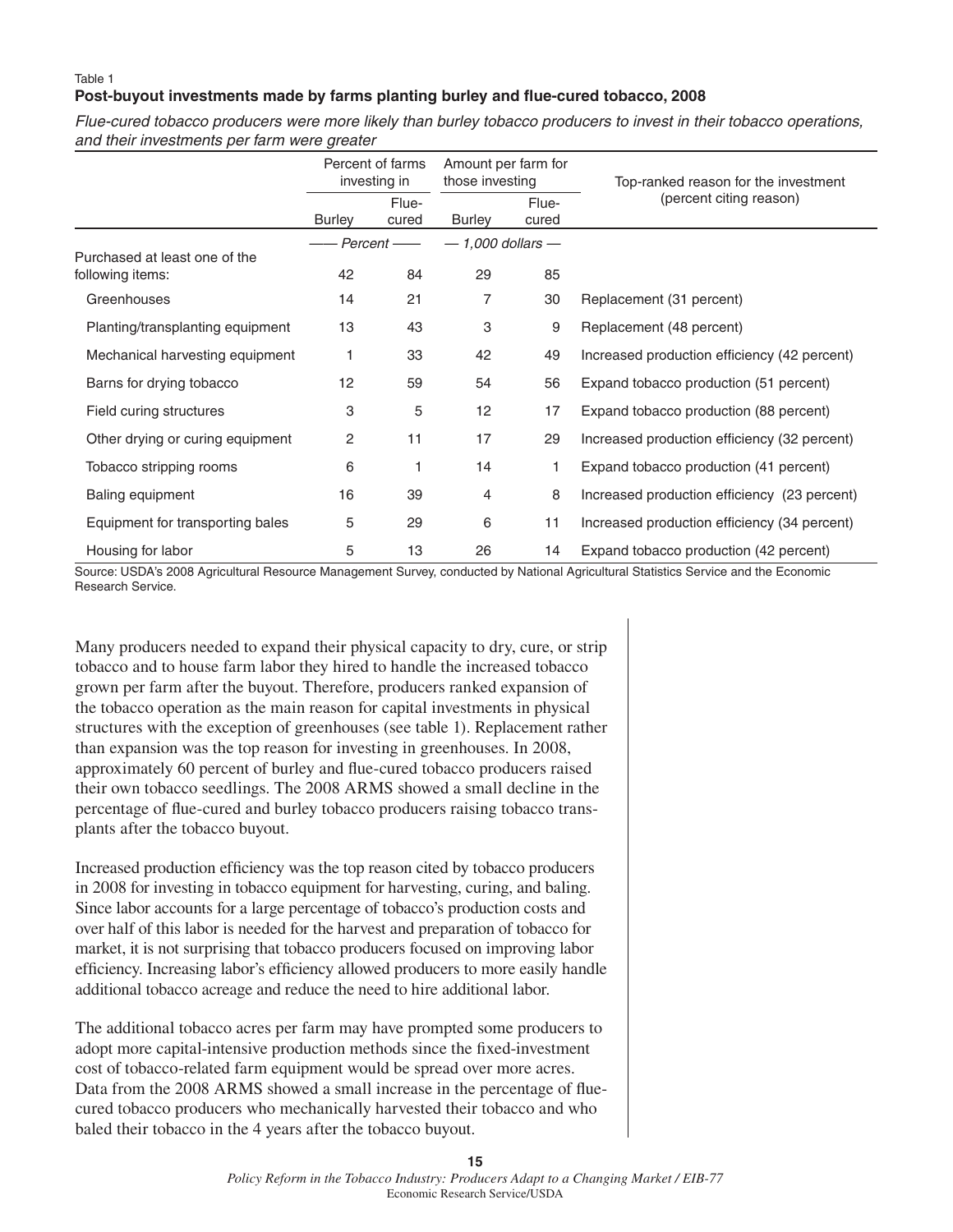## **Tobacco Producers Rely on Marketing Contracts**

Tobacco producers faced greater market and price risks after the tobacco buyout. The Fair and Equitable Tobacco Reform Act of 2004 not only eliminated tobacco quotas, but also the tobacco price support system. Under the price support system, if a producer received an offer at or below the price support level or did not receive an offer, the price stabilization cooperative would buy the tobacco at the price support level. Without the price support system, tobacco producers no longer have a guaranteed purchaser for their crop or a guaranteed minimum price.

The use of tobacco marketing contracts began in the 1990s and became popular early in the decade. Tobacco marketing contracts decrease the market and price risks of tobacco production by ensuring buyers for tobacco and, frequently, specifying the amounts of tobacco to be purchased and prices for each tobacco grade. Since most tobacco marketing contracts are signed prior to planting, producers know in advance how many tobacco acres to plant.

Following the tobacco buyout, a larger share of the 2008 tobacco producers signed tobacco marketing contracts. Analysis of ARMS data shows that 95 percent of burley and flue-cured tobacco producers sold some tobacco under a marketing contract in 2008, compared with the 80 percent that opted for a marketing contract in 2004 and 27 percent in 2000 (fig. 5).

In 2008, most tobacco marketing contracts were agreements with cigarette manufacturers or leaf dealers. Ninety percent of all tobacco producers sold their tobacco under a 1-year tobacco marketing contract, up from 75 percent in 2004. Just 5 percent of producers held longer term tobacco marketing contracts lasting 2 or more years in 2004 and in 2008. Less than 3 percent of tobacco producers in Kentucky and Tennessee held marketing contracts of 2 or more years in 2008, compared with 12 percent of North Carolina tobacco producers and 9 percent of Virginia tobacco producers. Longer term

#### Figure 5

#### **Importance of marketing contracts to tobacco production in 2000, 2004, and 2008**

*Tobacco marketing has shifted toward contracts and away from auction houses* Percent of farms



Source: USDA's 2008 Agricultural Resource Management Survey, conducted by National Agricultural Statistics Service and the Economic Research Service.

**16** *Policy Reform in the Tobacco Industry: Producers Adapt to a Changing Market / EIB-77* Economic Research Service/USDA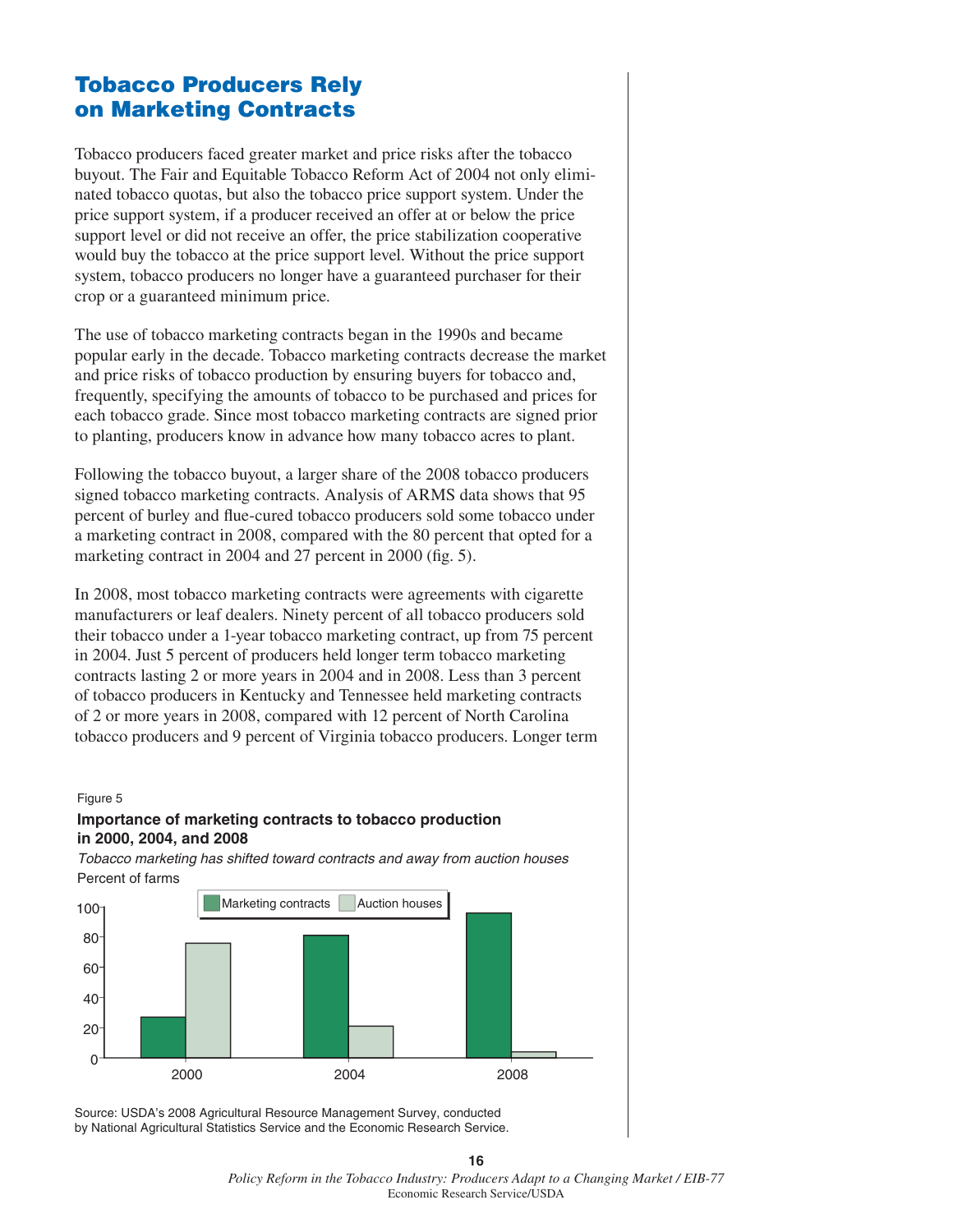marketing contracts provide stability, which is an important consideration in investments and loans.

The number of tobacco manufacturers, leaf dealers, auction markets, and cooperatives willing to purchase tobacco within a reasonable driving distance from tobacco farms declined rapidly after the shift in tobacco policy.7 Producers who grew tobacco in 2008 had an average of 4.1 marketing options for their tobacco in 2004 (fig. 6). Tobacco companies and auction houses constituted most of the available marketing options, with slightly less than two choices of each available to the typical tobacco producer. By 2008, the typical tobacco producer had 2.6 options, with most of the decline due to the loss of auction houses located within a reasonable driving distance from the farm. Producers of flue-cured tobacco had an average of 2.8 marketing options for their tobacco in 2008, slightly more than the average 2.5 marketing options available to burley tobacco producers. Not only did the number of available marketing options differ between flue-cured tobacco and burley tobacco producers in 2008, but the composition of their marketing options differed. While flue-cured tobacco producers had more tobacco companies willing to purchase their tobacco than burley tobacco producers, flue-cured tobacco producers usually did not have auction markets available to them. Flue-cured tobacco producers had an average of 2.2 tobacco companies willing to purchase their tobacco in 2008 compared with 1.8 companies for burley tobacco producers. On the other hand, burley tobacco producers could more often market their tobacco in auction houses. As tobacco contracting increased after the buyout, tobacco marketed through auctions declined. With less tobacco available to sell, many auction houses could not afford to remain in business.

With auction houses virtually gone in several States and with limited ability to market tobacco through cooperatives, many tobacco producers had no other alternative to marketing contracts in 2008. Sixty percent of tobacco producers had only one or two buyers available to them in 2008 and, if one of the buyers left the local market, these producers either had to discontinue tobacco farming or, if available, sell their tobacco to the one remaining buyer.

#### Figure 6

#### **Marketing options available to tobacco producers in 2000, 2004, and 2008**

*Marketing choices declined after the buyout*



Source: USDA's 2008 Agricultural Resource Management Survey, conducted by National Agricultural Statistics Service and the Economic Research Service.

7Tobacco producers determined whether a buyer was within a reasonable driving distance from farms. Tobacco companies include manufacturers and leaf dealers.

*Policy Reform in the Tobacco Industry: Producers Adapt to a Changing Market / EIB-77* Economic Research Service/USDA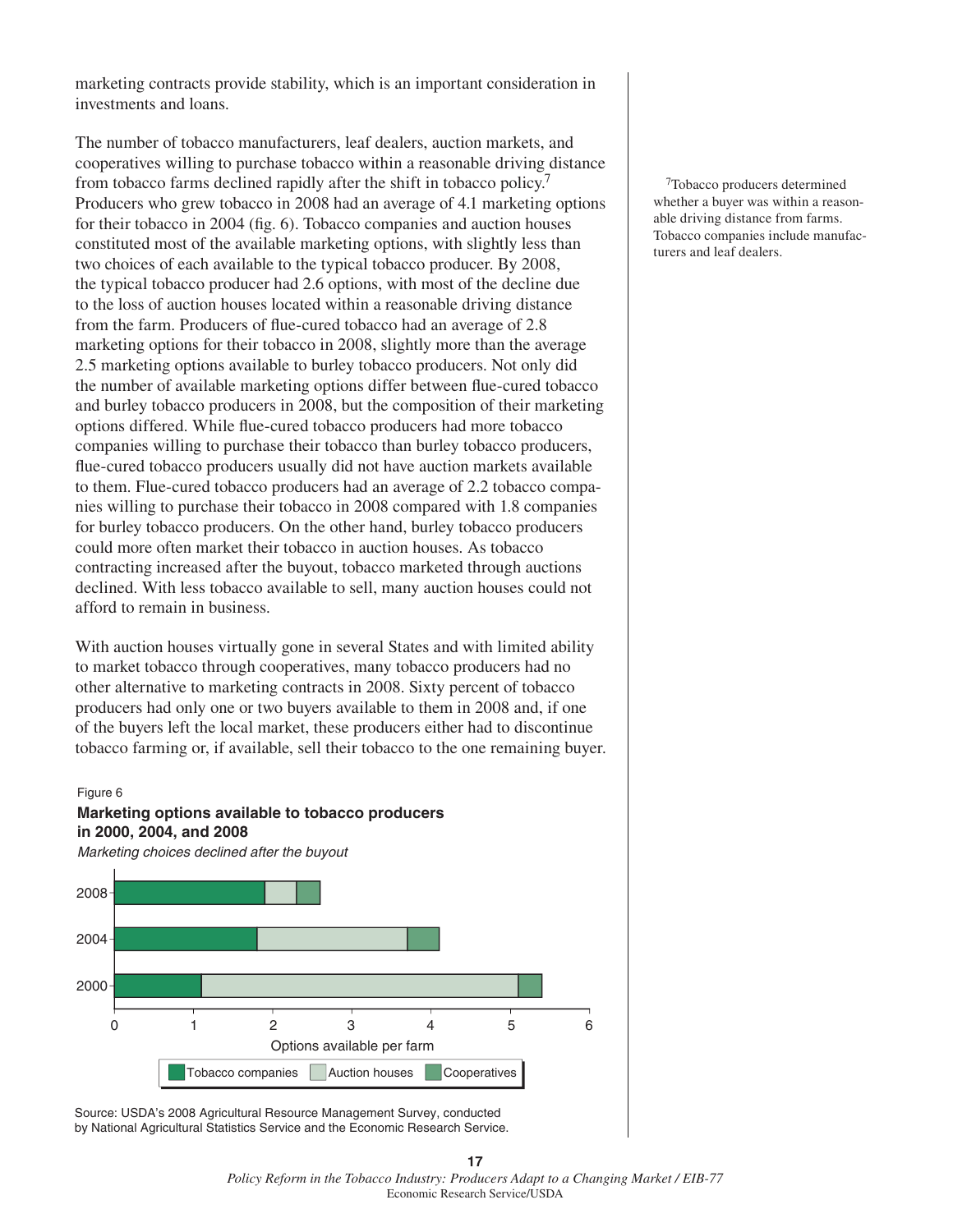The number of tobacco producers who only had one tobacco buyer available to them rose from 27 percent in 2004 to 37 percent in 2008. Also, fewer tobacco buyers per farm likely forced some tobacco farmers to drive longer distances to market their tobacco. The ARMS data show that producers traveled an average of 37 miles to the nearest tobacco receiving station in 2008.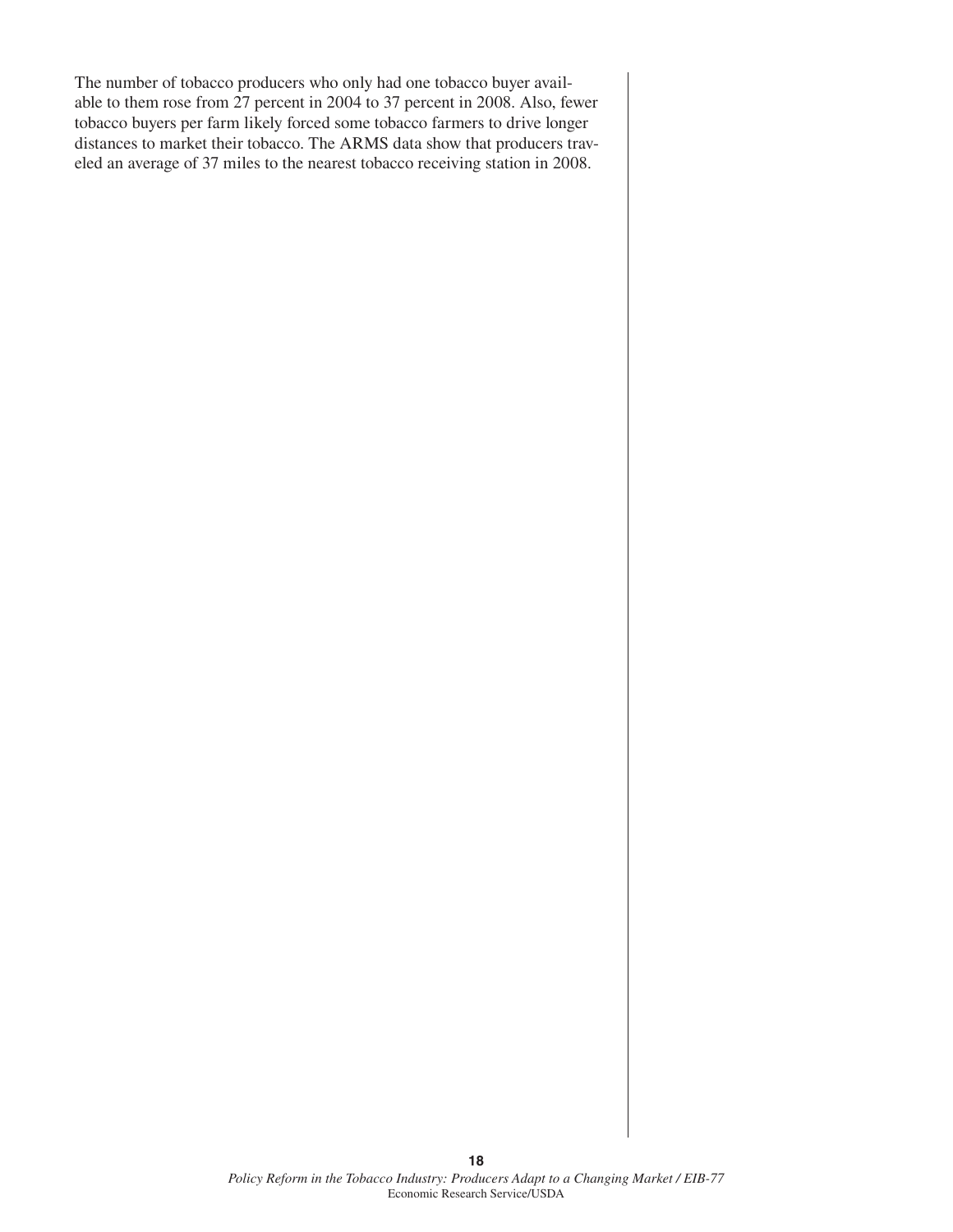## **Conclusions**

The Fair and Equitable Tobacco Reform Act of 2004 eliminated the restrictions on volume and location for tobacco growers and removed tobacco price supports. Data from the 2008 Agricultural Resource Management Survey (ARMS) show that, compared with burley tobacco producers, flue-cured tobacco producers made greater adaptations in their tobacco operations after the change in tobacco policy.

Operators with more tobacco acreage were more apt to remain tobacco producers after the change in tobacco policy than operators with fewer acres of tobacco. While farm consolidation occurred for both flue-cured and burley tobacco producers, a higher percentage of flue-cured tobacco producers in 2008 increased their tobacco acreage and increased their tobacco acreage per farm by a greater percentage. Flue-cured tobacco producers were more likely to invest in tobacco-related equipment and buildings, compared with burley producers, and invested more per farm. Farm consolidation is expected to continue through 2013 with tobacco acreage per farm rising. Most of the rise in acreage is due to producers with fewer than average planted acres exiting the industry.

Since most tobacco is sold under marketing contracts to tobacco companies, the acreage planted to each tobacco type is determined by tobacco companies' demand for each type. Hence, the pace of future structural changes made by tobacco producers are tied to long-term changes in demand for the type of tobacco being grown.

Labor issues have taken on greater importance for tobacco producers after the tobacco buyout. Increases in the average tobacco acreage per farm, combined with the high number of labor hours per acre required by tobacco production, suggest an increasing reliance on hired labor and a decreasing reliance on family labor. Consequently, changes in nonmigrant or migrant labor costs and availability have a larger impact on tobacco operations following the tobacco policy reform.

After the tobacco buyout, producers invested in their tobacco operations to expand production and increase production efficiency. Achieving these investment goals may help them remain competitive in the post-buyout environment. Expansion of tobacco acreage usually results in lower fixed production costs per unit through economies of size, while increased production efficiency often lowers variable production costs per unit of output. The adoption of capital-intensive machinery can also improve production efficiency by replacing some of the labor required for tobacco production.

Tobacco producers increasingly turned to contracting to ensure a buyer for their tobacco as auction houses disappeared. A significant number of producers have two or fewer buyers available for their tobacco. The loss of a single buyer within a region may leave tobacco producers with no buyers at a reasonable driving distance from their farm or leave them with no other option but to accept the terms of the remaining buyer. Producers with one marketing option, especially those with a 1-year marketing contract, may be reluctant to invest further in their tobacco enterprises.